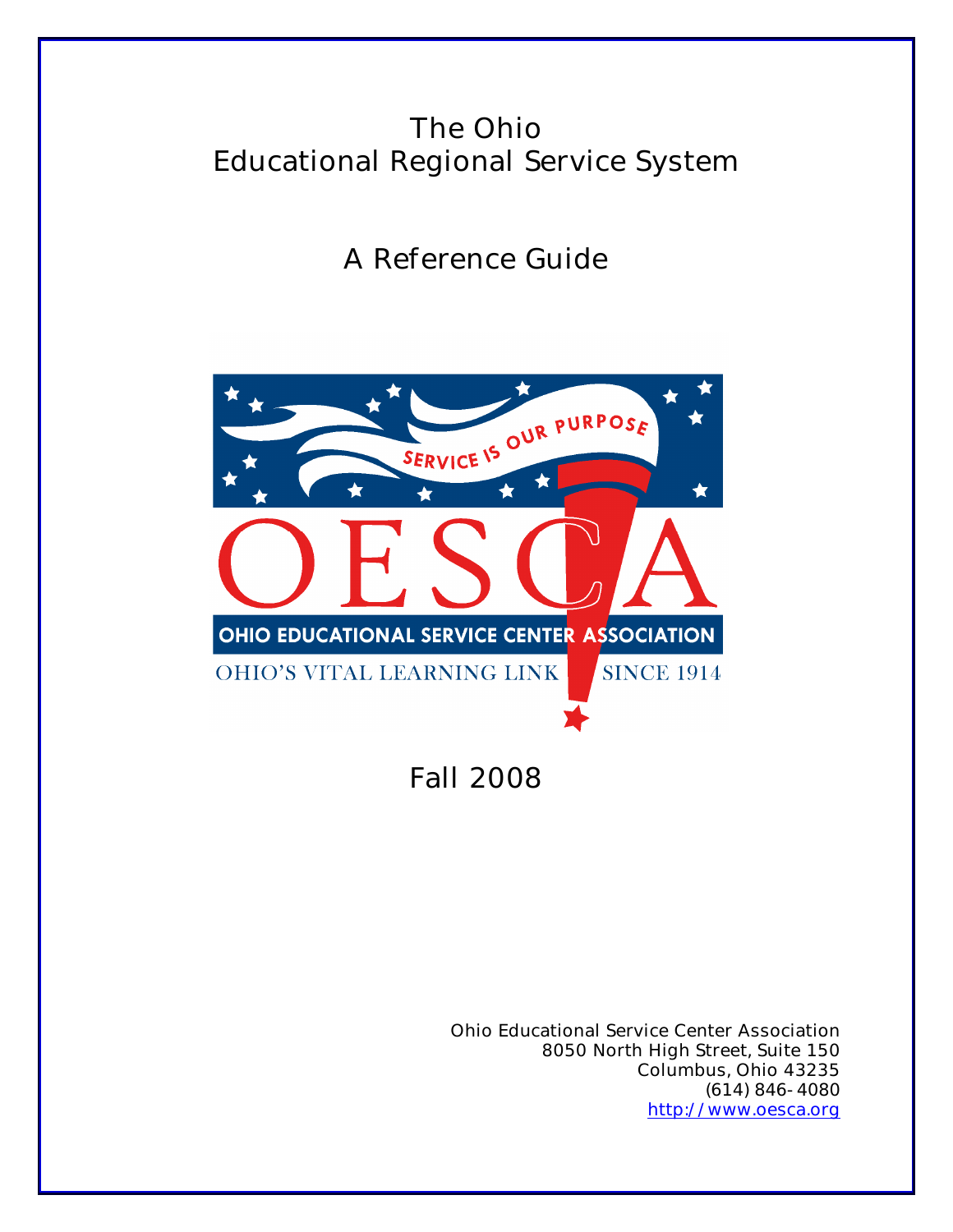| ➤                                                                                                                                                                                                                            |  |  |  |
|------------------------------------------------------------------------------------------------------------------------------------------------------------------------------------------------------------------------------|--|--|--|
| $\blacktriangleright$                                                                                                                                                                                                        |  |  |  |
| $\blacktriangleright$                                                                                                                                                                                                        |  |  |  |
| $\blacktriangleright$                                                                                                                                                                                                        |  |  |  |
| $\blacktriangleright$                                                                                                                                                                                                        |  |  |  |
| ➤                                                                                                                                                                                                                            |  |  |  |
| $\blacktriangleright$                                                                                                                                                                                                        |  |  |  |
| $\blacktriangleright$                                                                                                                                                                                                        |  |  |  |
| $\blacktriangleright$                                                                                                                                                                                                        |  |  |  |
| ➤                                                                                                                                                                                                                            |  |  |  |
| $\blacktriangleright$                                                                                                                                                                                                        |  |  |  |
|                                                                                                                                                                                                                              |  |  |  |
| ➤                                                                                                                                                                                                                            |  |  |  |
|                                                                                                                                                                                                                              |  |  |  |
| (ESC Services: R.C. 3312.01(C); Elimination of Geographic Restrictions: R.C. 3313.843); Fee-for<br>Service Contracts: R.C. 3313.845; Reductions in Force - Fee-for-service added to list of<br>justifications: R.C. 3319.17) |  |  |  |
| <b>INFORMATION TECHNOLOGY CENTERS (Formerly DA SITES) UNDER ERSS12</b>                                                                                                                                                       |  |  |  |

**SERRC UNDER ERSS ...........................................................................................................** 12

### **TABLE OF CONTENTS**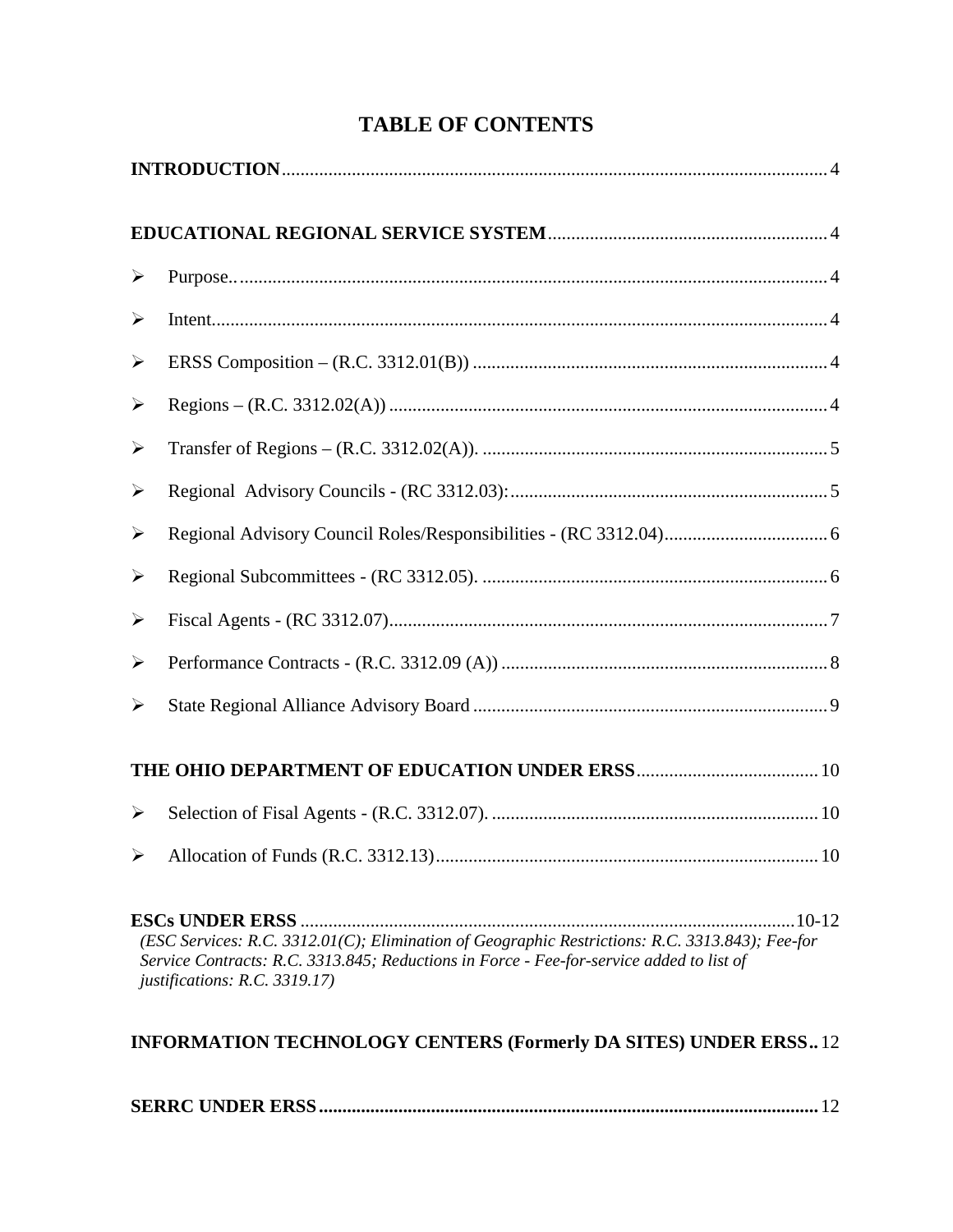|--|--|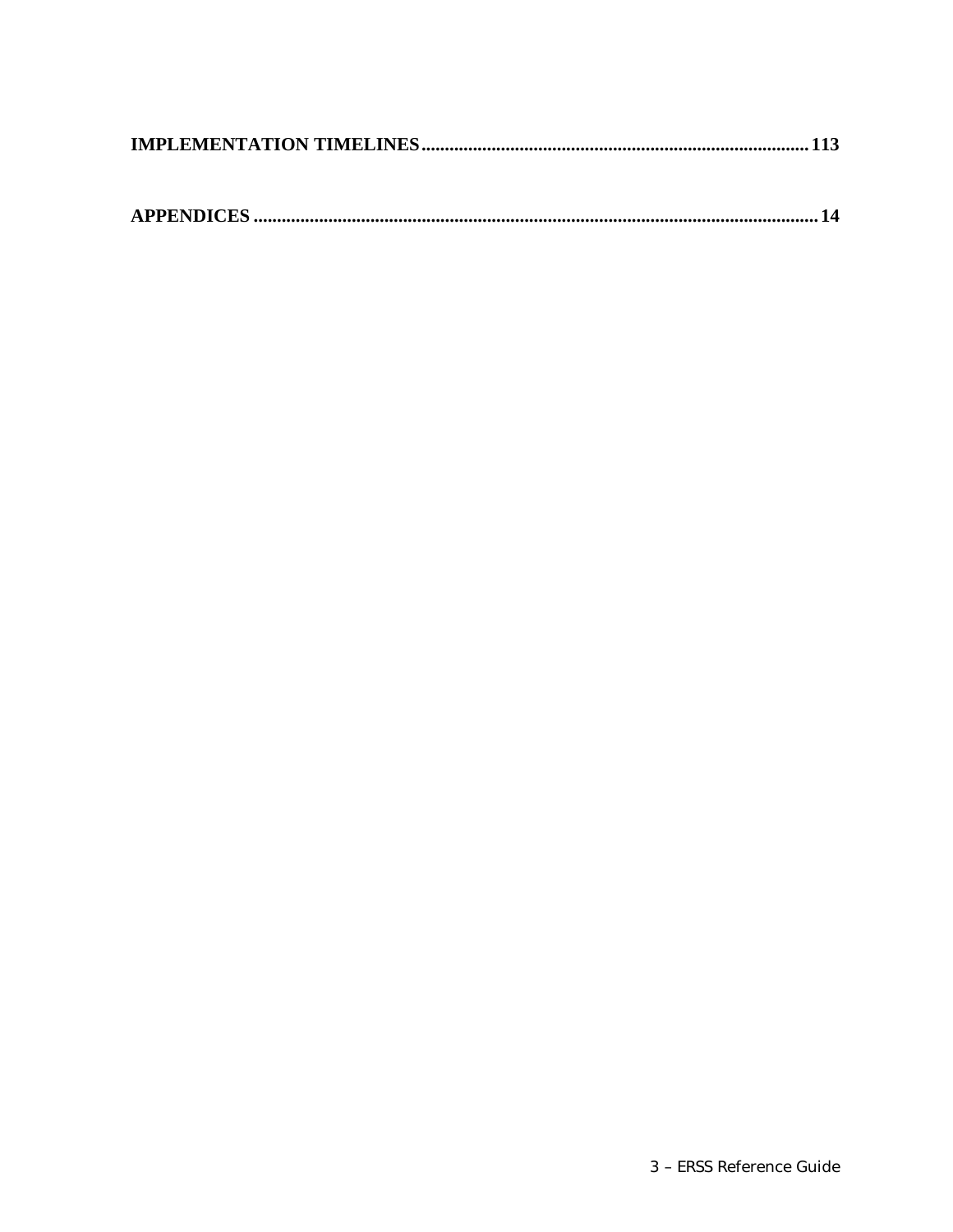## **The Ohio Educational Regional Service System**

#### **INTRODUCTION**

House Bill 115 (126<sup>th</sup> General Assembly) was introduced by State Representative Arlene Setzer on March 8, 2005 to establish the Educational Regional Service System to support state and regional school improvement initiatives and promote a simplified approach to regional service delivery that was more coordinated than the existing system.

Am. Sub. H.B. 115 was signed into law by Governor Bob Taft on June 23, 2006 and became effective 90 days later on September 22, 2006. Several provisions contained within the measure were subsequently amended in Am. Sub. H.B. 79 ( $126<sup>th</sup>$  General Assembly).

Each of the statutory provisions and the corresponding sections of the revised code of these two legislative measures are outlined in greater detail below.

#### **EDUCATIONAL REGIONAL SERVICE SYSTEM**

- *Purpose.* The system shall support state and regional education initiatives and efforts to improve school effectiveness and student achievement. Services, including special education and related services, shall be provided under the system to school districts, community schools established under chapter 3314 of the revised code, and chartered non-publics. Section 3312.01(A).
- **Intent.** It is the intent of the General Assembly that the educational regional service system reduces the unnecessary duplication of programs and services and provide for a more streamlined and efficient delivery of educational services without reducing the availability of the services needed by school districts and schools. Section 3312.01(A).
- *ERSS Composition* Section 3312.01(B):The educational regional service system shall consist of the following:
	- o The *state regional alliance advisory board* established under section 3312.11 ORC;
	- o The *regional advisory councils* and *subcommittees* established under sections 3312.03 and 3312.05 ORC;
	- o A *fiscal agent* for each of the regions as configured under section 3312.02 ORC;
	- o *Educational Service Centers, ITCs* (DA sites), and *other regional education service providers*.
- *Regions* Section 3312.02(A): There shall be the following sixteen regions in the educational regional service system:
	- o *Region 1:* Defiance, Fulton, Hancock, Henry, Lucas, Ottawa, Paulding, Putnam, Sandusky, Seneca, van Wert, Williams, and Wood counties;
	- o *Region 2:* Erie, Huron, and Lorain Counties;
	- o *Region 3:* Cuyahoga County;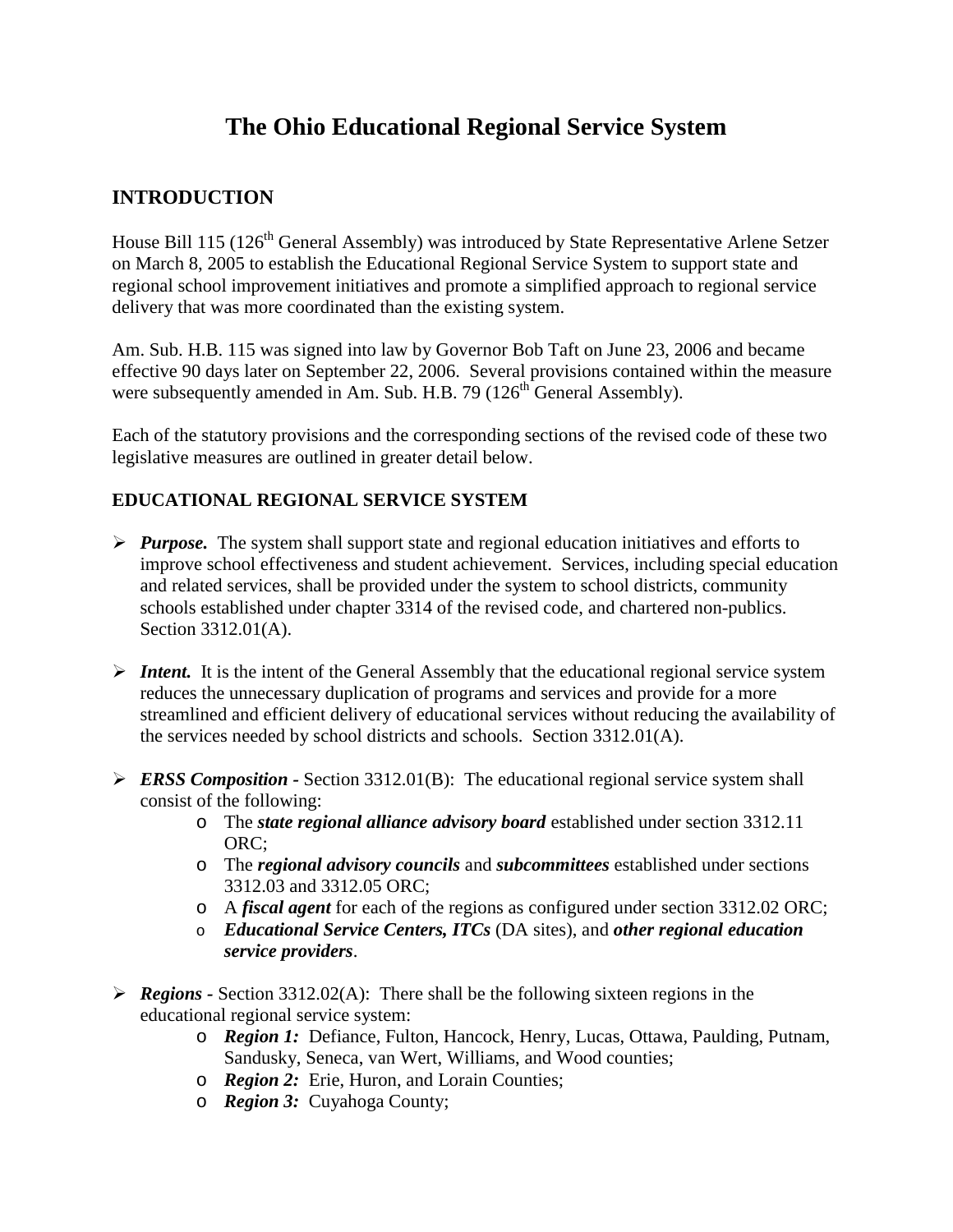- o *Region 4:* Geauga and Lake Counties;
- o *Region 5:* Ashtabula, Mahoning, Trumbull Counties;
- o *Region 6:* Allen, Auglaize, Champaign, Hardin, Logan, Mercer, and Shelby Counties;
- o *Region 7:* Ashland, Crawford, Knox, Marion, Morrow, Richland, Wyandot;
- o *Region 8:* Medina, Portage, Summit Counties;
- o *Region 9:* Columbiana, Stark, Wayne Counties;
- o *Region 10:* Clark, Darke, Greene, Miami, Montgomery, Preble Counties;
- o *Region 11:* Delaware, Fairfield, Franklin, Licking, Madison, Pickaway, and Union Counties;
- o *Region 12:* Belmont, Carroll, Coshocton, Guernsey, Harrison, Holmes, Jefferson, Muskingum, Noble, and Tuscarawas Counties;
- o *Region 13:* Butler, Clermont, Hamilton, Warren Counties;
- o *Region 14:* Adams, Brown, Clinton, Fayette, Highland Counties;
- o *Region 15:* Lawrence, Pike, Ross, Scioto Counties; and
- o *Region 16:* Athens, Gallia, Hocking, Jackson, Meigs, Monroe, Morgan, Perry, Vinton, Washington Counties.
- *Transfer of Regions* Section 3312.02(A): Not later than July 1, 2007, the state board of education shall adopt rules in consultation with school districts and regional service providers establishing a process whereby a school district may elect to transfer to another region. The school district option to transfer sunsets after June 20, 2009.
- *Regional Advisory Councils.* (RC 3312.03) Each region of the system must have an advisory council consisting of the following members:
	- o Superintendent of each ESC with territory in the region
	- o Director of SERRC in the region
	- o Superintendent of the school district with the smallest student population
	- o Superintendent of the school district with the largest student population
	- o The Director, or director's designee of each ITC (DA site) providing services in the region
	- o One representative of 4-year institutions of higher education in the region (or adjacent region) appointed by the Ohio Board of Regents
	- o One representative of 2-year institutions of higher education in the region (or adjacent region) appointed by the Ohio Association of Community Colleges
	- o Treasurer of the Fiscal Agent of the region
	- o Within 45 days after the effective date of this bill, those members listed above must appoint, by majority vote, the following members:
		- One city school district board of education member
		- One exempted village school district board of education member
		- One local school district board of education member
		- One ESC governing board member
		- One "at-large" superintendent of a city, exempted village, or local school district
		- One JVS superintendent
		- One Representative of business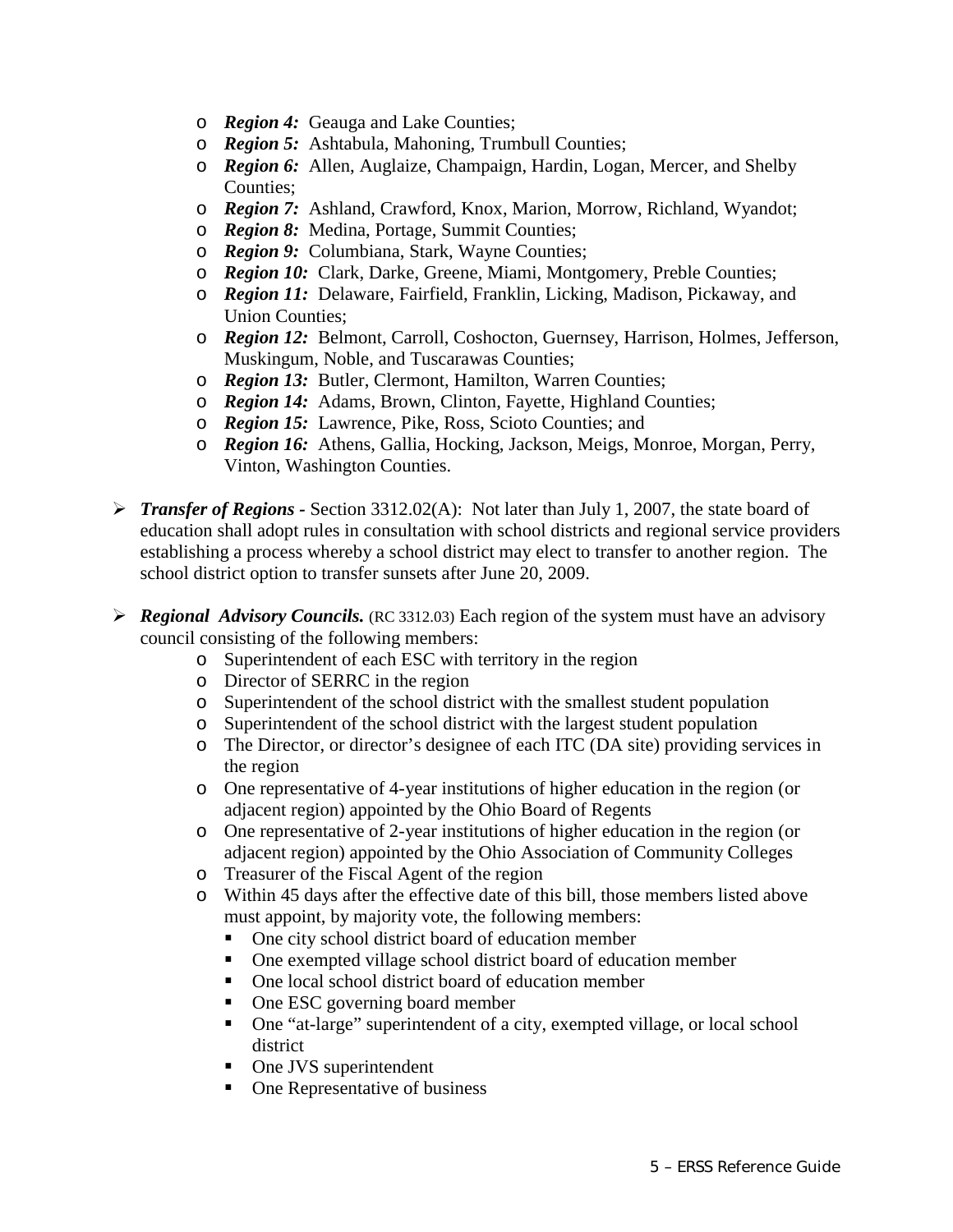- One Employee of each Education Technology Center providing service in the region
- **•** One classroom teacher.
- o Each advisory council shall elect a chairperson and vice-chairperson from among its members on an annual basis.
- o Each advisory council, for the initial two years, shall hold regular meetings at least four times each year and at the call of the chair. Subsequently, all meetings will be at the call of the chair.
- o Advisory Council Members shall receive no compensation.
- o Any advisory Council may increase its membership beyond the required members by adopting a resolution specifying the number of additional members, their manner of appointment, and any eligibility criteria for appointment.
- *Regional Advisory Council Roles/Responsibilities.* (RC 3312.04) Regional advisory councils shall do all of the following:
	- o Identify regional needs and priorities for educational services to inform the department of education in the development of the performance contracts entered into by the fiscal agent of the region under section 3312.08 of the Revised Code;
	- o Develop policies to coordinate the delivery of services to school districts, community schools, and chartered nonpublic schools in a manner that responds to regional needs and priorities. Such policies shall not supersede any requirement of a performance contract entered into by the fiscal agent of the region;
	- o Make recommendations to the fiscal agent for the region regarding the expenditure of funds available to the region for implementation of state and regional education initiatives and school improvement efforts;
	- o Monitor implementation of state and regional education initiatives and school improvement efforts by ESCs, ITCs (DA sites), and other regional service providers to ensure that the terms of the performance contracts entered into by the fiscal agent for the region are being met; and
	- o Establish an accountability system to evaluate the advisory council on its performance of the duties described above.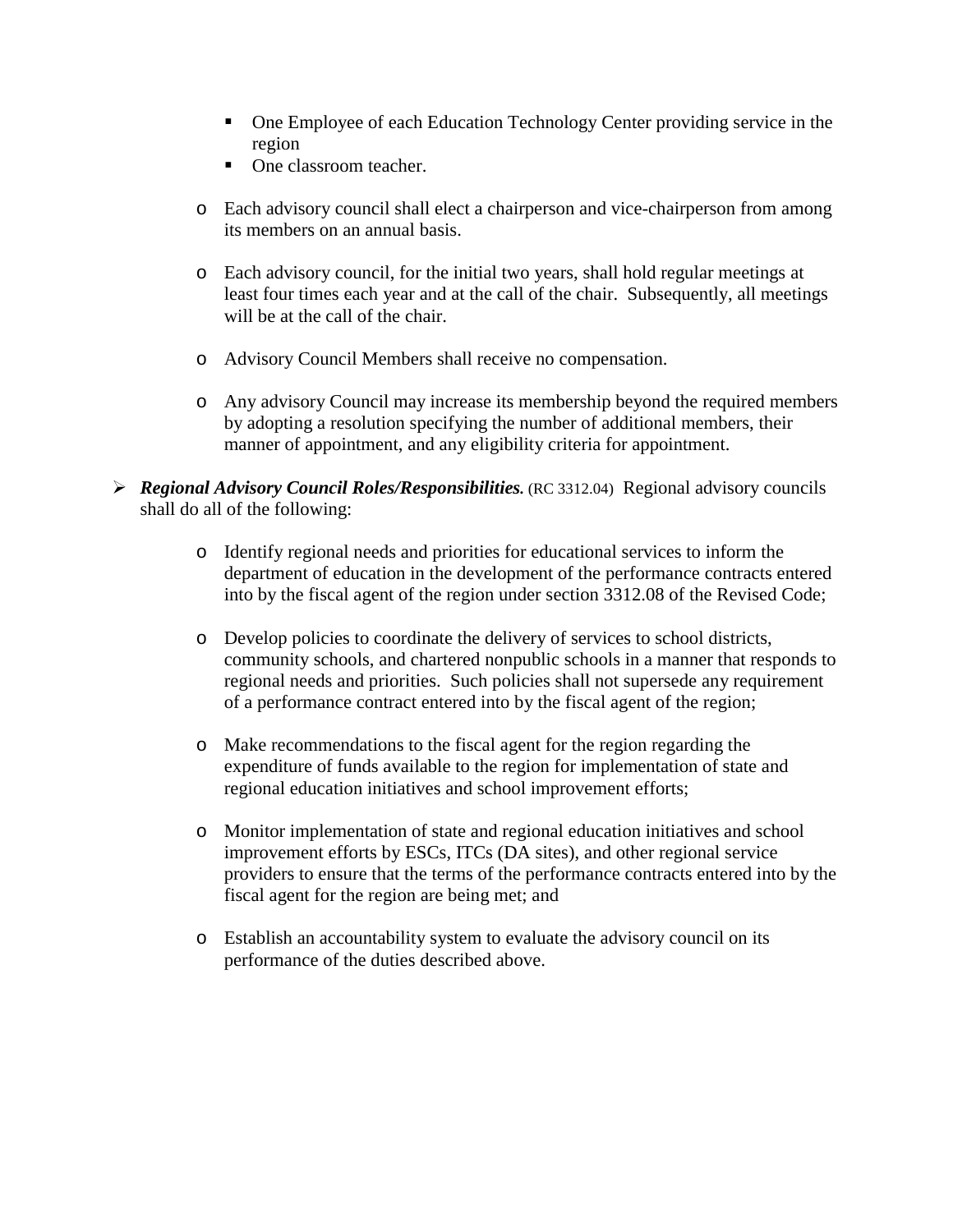- *Regional Subcommittees* (RC 3312.05)*.* The advisory council of each region of the educational regional service system shall establish the following specialized subcommittees of the council:
	- o *School Improvement Subcommittee (one classroom teacher appointed jointly by OEA and OFT, Representatives of community schools, and personnel with expertise in school improvement)*
	- o *Education Technology Subcommittee (classroom teachers, curriculum coordinators, parents, elementary and secondary school principals, representatives of chartered nonpublic schools, representatives of ITCs (DA sites), representatives of business, and representatives of 4-year and 2-year institutions of higher education)*
	- o *Professional Development Subcommittee (classroom teachers, principals, school district superintendents, curriculum coordinators, representatives of chartered nonpublic schools, and representatives of 2-year and 4-year institutions of higher education)*
	- o *Special Education Subcommittee (one classroom teacher appointed jointly by the OEA and OFT and the members of the governing board of the SERRC in the region).*
	- o *Information Technology Center (ITC) Subcommittee (the administrator, or the administrator's designee, of each information technology center providing services in the region; and 2 school district administrators appointed by each information technology center providing services in the region)*
	- o Individuals appointed to serve on the regional subcommittees shall reside or practice their occupations in the regions. If no such person is available, the council shall appoint a similarly situate person from an adjacent region. (RC 3312.05 (B))
	- o Additional subcommittees may be established as needed to address topics of interest to the council and shall include individuals with expertise in the topic addressed by the subcommittee. (RC 3312.05 (C))
	- o Any member of an advisory council may participate in the deliberations of any subcommittee established by the council. (RC 3312.05 (D))
	- o Each advisory council subcommittee shall make recommendations to the advisory council regarding the implementation of state and regional education initiatives and school improvement efforts in the subcommittee's area of specialization. The recommendations may include strategies to tailor state education initiatives to regional needs and priorities or to maximize funds available to the region for the provision of services in the subcommittee's are of specialization (RC 3312.06).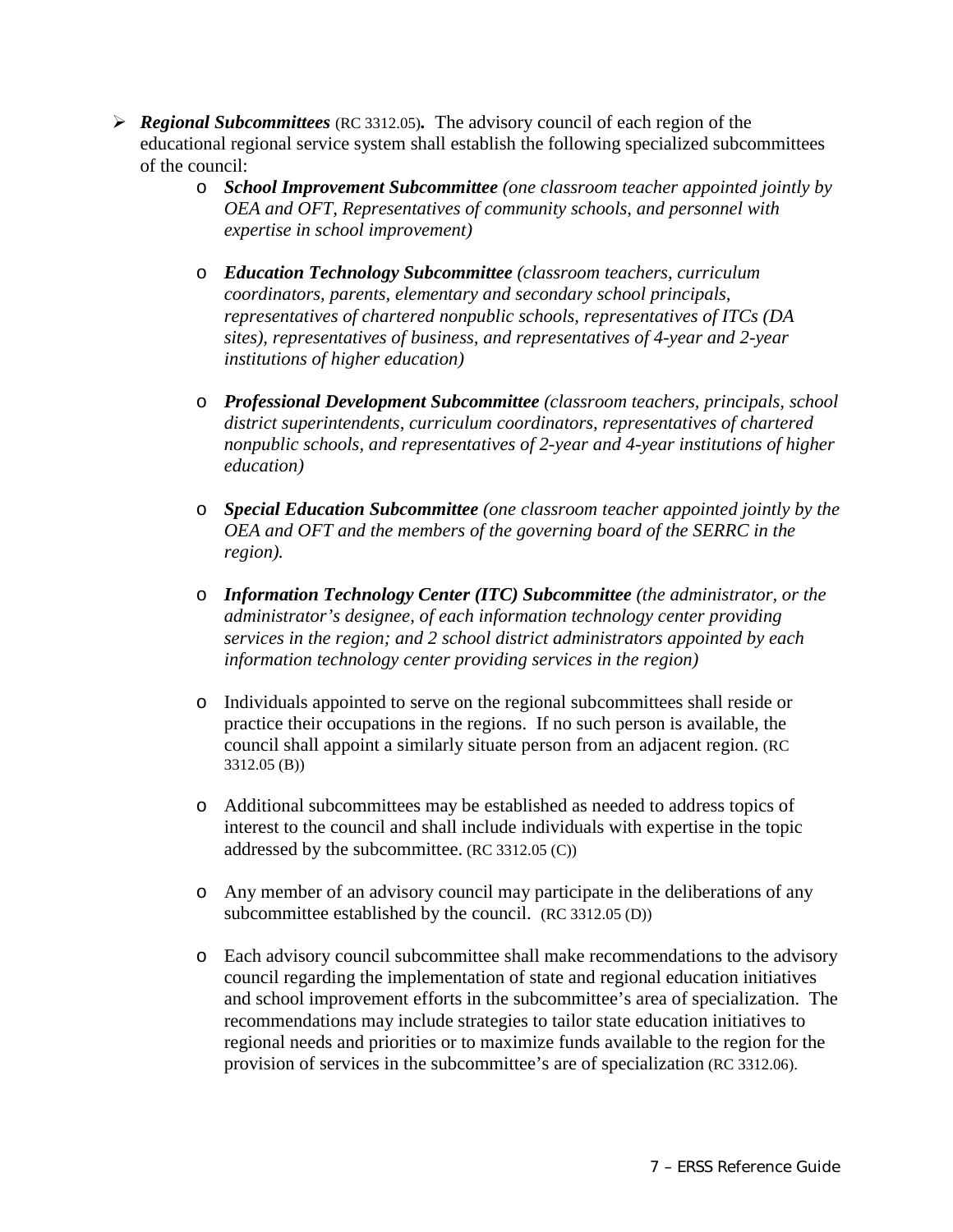- *Fiscal Agents.* (RC 3312.07) Not later than January 31, 2007 ODE shall select a school district or ESC in each region to be fiscal agent for the region.
	- o ODE shall issue a RFP from school districts and ESCs interested in being fiscal agent.
	- o ODE shall select a fiscal agent in each region based on the following criteria:
		- Capability to serve as fiscal agent as demonstrated by a satisfactory audit record and previous experience as a fiscal agent;
		- **Adequate capacity (facilities, personnel, other);**
		- Evidence that selection will result in minimal disruption to its responsibilities as a district or service center;
		- **•** Demonstrated intent to limit administrative fees to 7% or lower;
		- - If no school district or ESC responds to the RFP, ODE shall select a district or service center that meets the criteria to be the fiscal agent for the region.
	- o Pursuant to RC 3312.08, Each fiscal agent selected by ODE shall do the following:
		- **Enter into performance contracts with the ODE for the implementation of** state and regional education initiatives and school improvement efforts.
		- $\blacksquare$  . Receive federal and state funds and disburse those funds as specified in the performance contracts to ESCs, ITCs, and other regional service providers.
			- However any funds paid to ESCs under 3317.11 shall be paid directly to the service centers by ODE, and any funds paid to ITCs under 3301.075 shall be paid directly to the ITCs by ODE.
		- **Implement any expenditure of funds recommended by the advisory** council for the region or required by the terms of any performance contract, unless there are insufficient funds available to the region to pay for the expenditure or if the expenditure violates a provision of the Revised Code, a rule of the state board, or the terms of a performance contract.
		- **Exercise fiscal oversight of the implementation of state and regional** education initiatives and school improvement efforts.
- *Performance Contracts* (R.C. 3312.09 (A)) Each performance contract entered into by the department of education and the fiscal agent of a region for implementation of a state or regional education initiative or school improvement effort shall include the following:
	- o An explanation of how the regional needs and priorities for educational services have been identified by the advisory council of the region, the advisory council's subcommittees, and the department (Section 3312.09 (A)(1)).
	- o A definition of the services to be provided to school districts, community schools, and chartered nonpublic schools in the region, including any services provided pursuant to division (A) of section 3302.04 of the Revised Code (this is the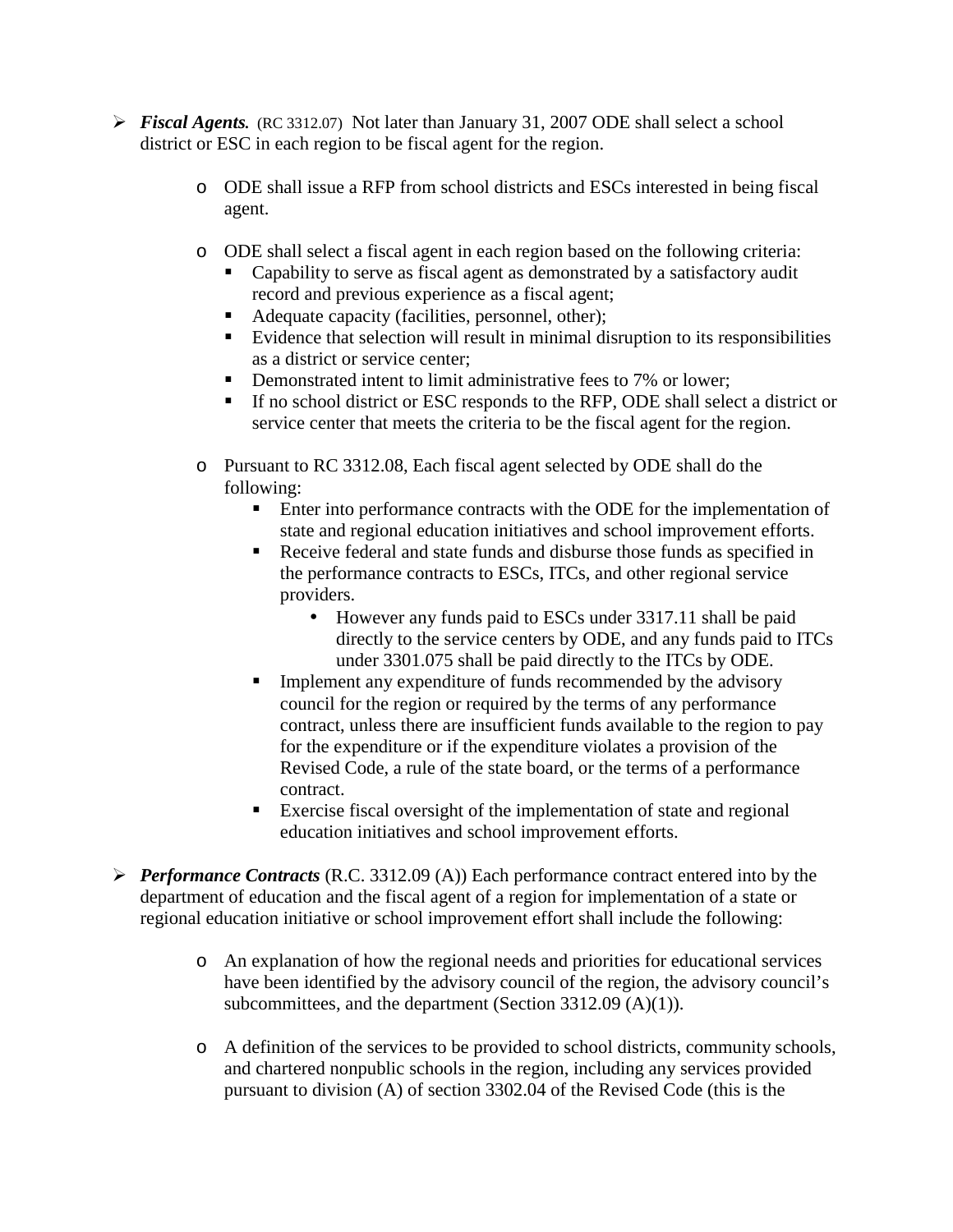section of code requiring ODE to have a system of school improvement for Academic Watch and Emergency school districts). (Section 3312.09 (A)(2)).

- o Expected outcomes form the provision of the services defined in the contract (Section 3312.09 (A)(3)).
- o The method the department will use to evaluate whether the expected outcomes have been achieved (Section 3312.09 (A)(4)).
- o A requirement that the fiscal agent develop and implement a corrective action plan if the results of the evaluation are unsatisfactory (Section 3312.09 (A)(5)).
- o Data Reporting Requirements (Section 3312.09 (A)(6)).
- o The aggregate fees to be charged by the fiscal agent and any entity with which it subcontracts to cover personnel and program costs associated with administering the contract, which fees shall be subject to controlling board approval if in excess of four per cent of the value of the contract (Section 3312.09 (A)(7)).
- o A requirement that a member of the advisory council in the region be a member of the state regional alliance advisory board established under section 3312.11 of the Revised Code (Section  $3312.09$  (A)(8)).
- o Upon Completion of each evaluation described in a performance contract, the department shall post the results of that evaluation on its website.

#### *State Regional Alliance Board*

- o (R.C. 3312.11) Membership of the State Regional Alliance Board is as follows:
	- -One member of each regional advisory council, appointed by the council;
	- One member of the State Board of Education, appointed by the State Board;
	- One representative of four-year institutions of higher education, appointed by the Ohio Board of Regents;
	- One representative of two-year institutions of higher education, appointed by the Ohio Association of Community Colleges;
	- - One representative of the Department of Education, appointed by the Superintendent of Public Instruction;
	- -One representative of the Governor, appointed by the Governor;
	- One teacher, appointed jointly by the Ohio Education Association and the Ohio Federation of Teachers;
	- -One parent, appointed by the Ohio Parent Teacher Association;
	- One representative of business, appointed by the Ohio Chamber of Commerce;
	- - One representative of the Buckeye Association of School Administrators, appointed by the Association;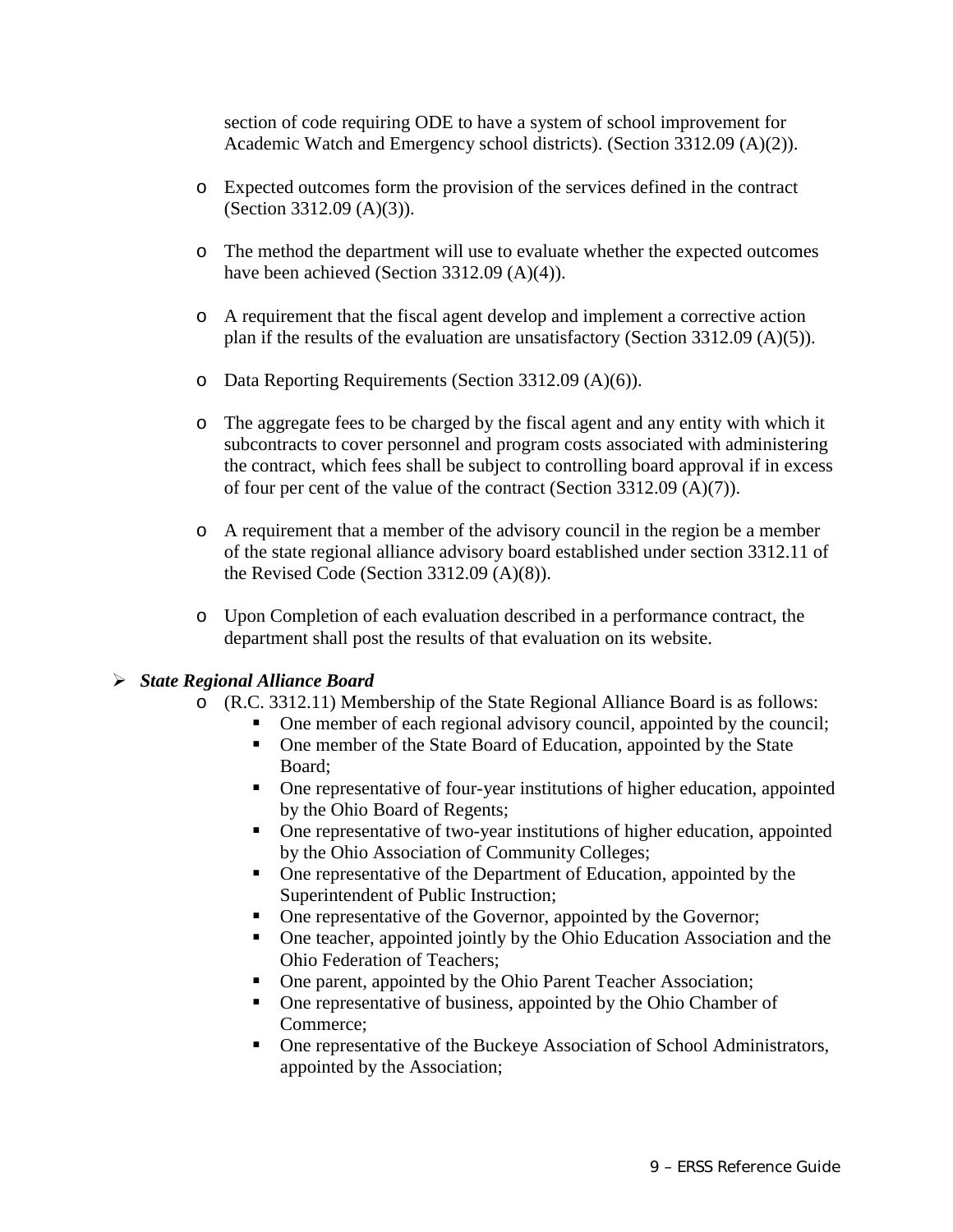- One representative of the Ohio Educational Service Center Association, appointed by the Association;
- - One representative of the Ohio School Boards Association, appointed by the Association;
- One school administrator, appointed jointly by the Ohio Association of Elementary School Administrators and the Ohio Association of Secondary School Administrators; and
- One representative of the Ohio Association of School Business Officials, appointed by the Association.
- o Appointments to the State Regional Alliance Advisory Board must be made within 60 days after the bill's effective date. The Superintendent of Public Instruction is the chairperson of the Board. For two years after its initial meeting, the Board must meet at least four times each year. After that time, all meetings are at the call of the chairperson or upon the request of at least one-third of the Board's members.
- o Board members are not compensated.
- o (R.C. 3312.12) The State Regional Alliance Advisory Board is a state-level entity created by the bill to address issues affecting the operation of ERSS and statewide education initiatives. It is not a policymaking body. Rather, its responsibilities are to promote communication and coordination among the State Board of Education, the Department of Education, fiscal agents, advisory councils, and users of ERSS.
- o The State Regional Alliance Advisory Board also must identify issues regarding ERSS that may require action by the State Board or the Department.
- o The Board must recommend quality standards for the delivery of services to school districts and schools through ERSS. The Board must provide copies of its recommendations to the Department of Education and the regional advisory councils.
- o Like each of the regional advisory councils, the State Regional Alliance Advisory Board must establish an accountability system to evaluate the Board's performance.

#### **ODE UNDER ERSS**

- $\triangleright$  (RC 3312.07) Not later than January 31, 2007 ODE shall select a school district or ESC in each region to be fiscal agent for the region.
	- o ODE shall issue a RFP from school districts and ESCs interested in being fiscal agent.
	- o ODE shall select a fiscal agent in each region based on the following criteria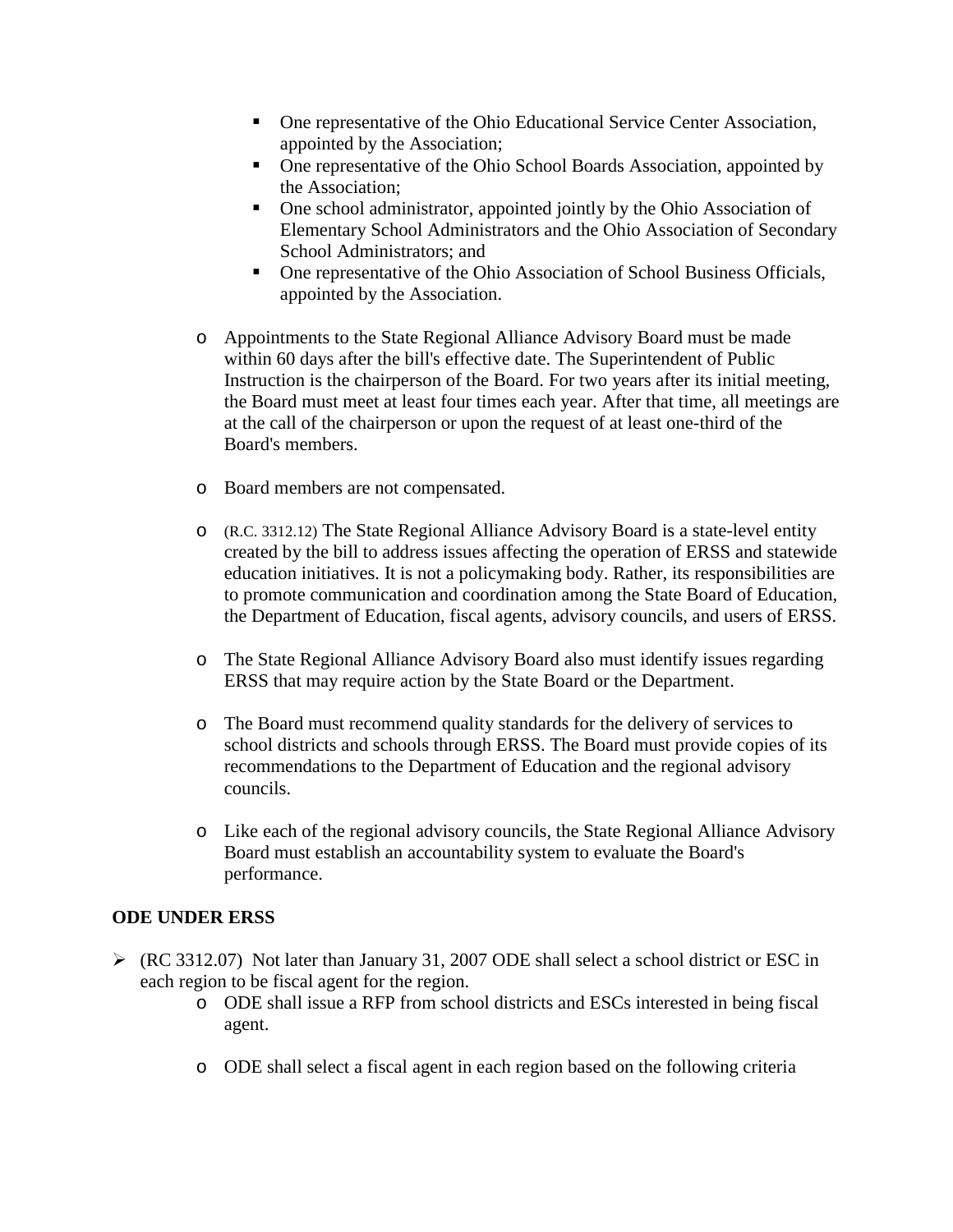- $\triangleright$  Section 3312.13: The department of education shall consider the following when entering into performance contracts with the fiscal agent of each region of the educational regional service system and when allocating funds for the implementation of statewide education initiatives by regional service providers:
	- o The unique needs and circumstances of the region (3312.13 (A));
	- o The regional needs and priorities for educational services identified by the advisory council for the region (3312.13 (B)); and
	- o Any services that will be provided to school districts and schools within the region pursuant to division (A) of section 3302.04 of the Revised Code (3312.13 (C)).

#### **ESCs UNDER ERSS**

- $\triangleright$  ESC Services Section 3312.01 (C): Educational service centers shall provide the services that they are specifically required to provide by the Revised Code and may enter into agreements pursuant to section 3313.843, 3313.844, or 3313.845 of the Revised Code for the provision of other services, which may include any of the following:
	- 1. Assistance in improving student performance;
	- 2. Services to enable a school district or school to operate more efficiently or economically;
	- 3. Professional development for teachers or administrators;
	- 4. Assistance in the recruitment and retention of teachers and administrator; and
	- 5. Any other educational, administrative, or operational services.
- $\triangleright$  In addition to implementing state and regional education initiatives and school improvement efforts under the educational regional service system, educational service centers shall implement state or federally funded initiatives assigned to the service centers by the general assembly or the department of education.
- $\triangleright$  Any ESC selected to serve as a fiscal agent for its region shall continue to operate as an ESC for the part of the region that comprises its territory. (R.C. 3312.01(C))
- $\triangleright$  No school district, community school, or chartered nonpublic school shall be required to purchase services from an ESC or ITC in the region in which the district or school is located except that a local school district shall receive any services required by the Revised Code to be provided by an ESC to the local school districts in its territory from the ESC in whose territory the district is located (If a district has transferred ESCs, its territory is that of the new ESC). (R.C. 3312.01(E))
- $\triangleright$  Elimination of geographical restriction (R.C. 3313.843): Under former law, a client school district could only receive supervisory services from an ESC with territory in the same county as the district. The act eliminates this geographical restriction, making it possible for city and exempted village school districts to contract with any ESC in the state for supervisory services. The act does not alter the payment schedule for those services.
- $\triangleright$  Fee-for-service contracts (R.C. 3313.845): The act explicitly authorizes ESCs to enter into fee-for-service contracts with any school district in the state. Under the act, a district and ESC may contract for services through adoption of identical resolutions. The contract must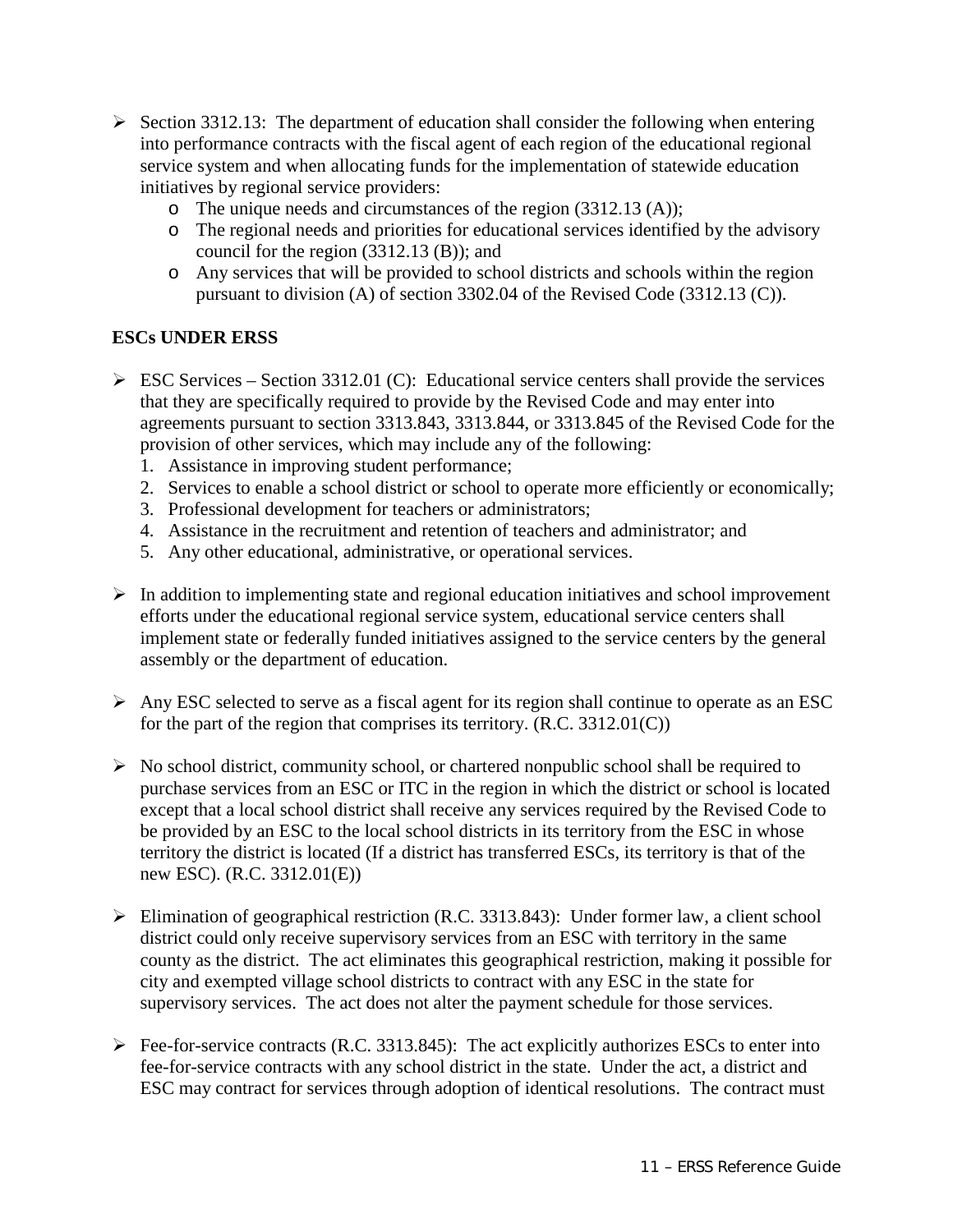describe the services to be provided and the amount the district will pay. To be valid, a copy of the contract must be filed with the Department of Education by the first day of the school year in which the contract will be in effect. Payments under fee-for-service contracts are deducted from the district's state aid account and paid to the ESC by the Department. An ESC does not receive any contribution from the state for services provided to districts under fee-for-service contracts.

The act places two restrictions on the kinds of services that certain districts may receive from an ESC under a fee-for-service contract. City and exempted village school districts that are eligible to receive services for which the state contributes payments cannot receive those services under a fee-for-service contract. Also, local school districts cannot contract for supervisory services, which ESCs are required to provide to local districts within their territories, from an ESC in whose territory they are not located (if a district has transferred ESCs through the state board process, the territory in which they are located is that of the "new" ESC).

 $\triangleright$  Reductions in force (R.C. 3319.17): Continuing law permits an ESC to make reductions in the number of teachers it employs under certain circumstances. Two of these circumstances involve decreases in services provided by the ESC due to termination or non-renewal of agreements or contracts with other public entities. The act adds fee-for-service contracts with school districts and service agreements with community schools to the list of contracts that, if discontinued, may justify reductions in force.

#### **INFORMATION TECHNOLOGY CENTERS (DA SITES) UNDER ERSS**

- $\triangleright$  ITCs may enter into agreements for the provision of services pursuant to section 3312.10 of the Revised Code. (R.C. 3312.01(D))
- $\triangleright$  No school district, community school, or chartered nonpublic school shall be required to purchase services from an ESC or ITC in the region in which the district or school is located except that a local school district shall receive any services required by the Revised Code to be provided by an ESC to the local school districts in its territory from the ESC in whose territory the district is located. (R.C. 3312.01(E))
- $\triangleright$  (Sec.3312.10) The board of education of a city, exempted village, or local school district or the governing authority of a community school may enter into an agreement, through the adoption of identical resolutions, with the governing authority of an ITC, under which the ITC will provide services to the school district or community school. Services provided under the agreement and the amount to be paid for such services shall be mutually agreed to by the parties to the agreement, and shall be specified in the agreement. Payment for services specified in the agreement shall be the sole responsibility of the board of education or community school governing authority and shall be made directly to the ITC providing the services.
- The ITCs Subcommittee is created to ensure coordination among ITCs. *Information Technology Center (ITC) Subcommittee (the administrator, or the administrator's designee,*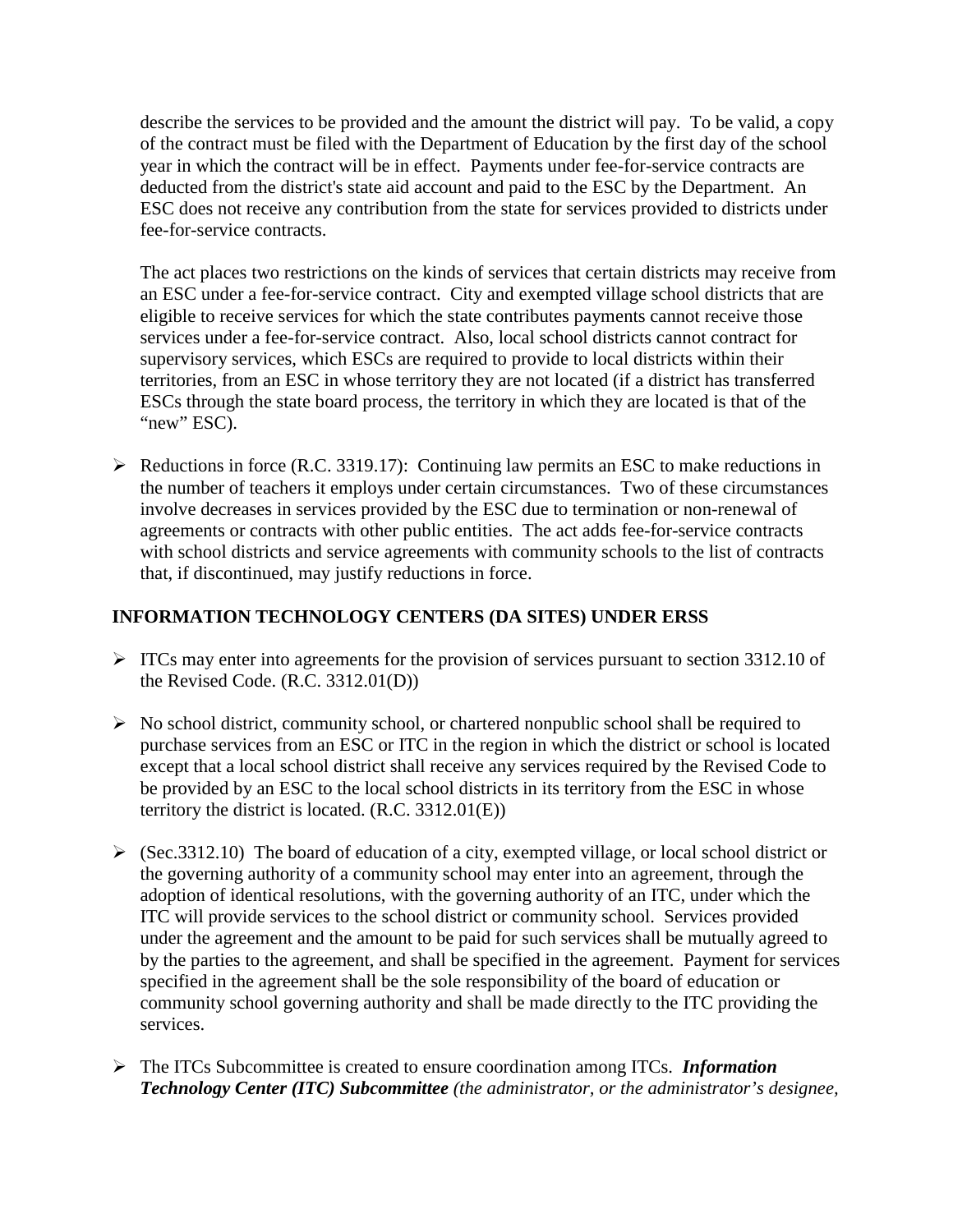*of each information technology center providing services in the region; and 2 school district administrators appointed by each information technology center providing services in the region)*

#### **SERRCs UNDER ERSS**

- $\triangleright$  According to statute, the SERRC Director is an appointed member on the Regional Advisory Council;
- According to statute, members of SERRC Governing/Advisory Boards become members of the Special Education Subcommittee of each Regional Advisory Council;
- $\triangleright$  While there was no guarantee in the legislation that SERRC as an entity would remain, the purpose statement contained within HB 115 clearly stated the need to preserve the services. *Purpose. "The system shall support state and regional education initiatives and efforts to improve school effectiveness and student achievement. Services, including special education and related services, shall be provided under the system to school districts, community schools established under chapter 3314 of the revised code, and chartered non-publics."*  Section 3312.01(A).
- $\triangleright$  This is further reiterated in the legislative intent language which expressed the need to streamline without reducing services. *Intent. " It is the intent of the General Assembly that the educational regional service system reduces the unnecessary duplication of programs and services and provide for a more streamlined and efficient delivery of educational services without reducing the availability of the services needed by school districts and schools."* Section 3312.01(A).

#### **IMPLEMENTATION TIMELINES**

- $\triangleright$  Appropriations contained within the bill, related to the Ohio Core, were effective upon the Governor's signature.
- $\triangleright$  All appropriations, related to the Ohio Core, were appropriated for use in FY 2007 beginning July 1, 2006.
- $\triangleright$  All other provisions contained within the bill became effective 90 days after signed by the governor. The bill was signed June 23, 2006. The effective date was September 21, 2006.
- $\triangleright$  Within 30 days (October 21, 2006) after the effective date of the bill, the Ohio Board of Regents and the Ohio Association of Community Colleges were to have made appointments to the Regional Advisory Boards.
- $\triangleright$  Within 45 days (November 5, 2006) of the effective date of the bill, each regional advisory council was to have made the following appointments: l member of a board of education of a city school district, 1 member of a board of education of an exempted village school district,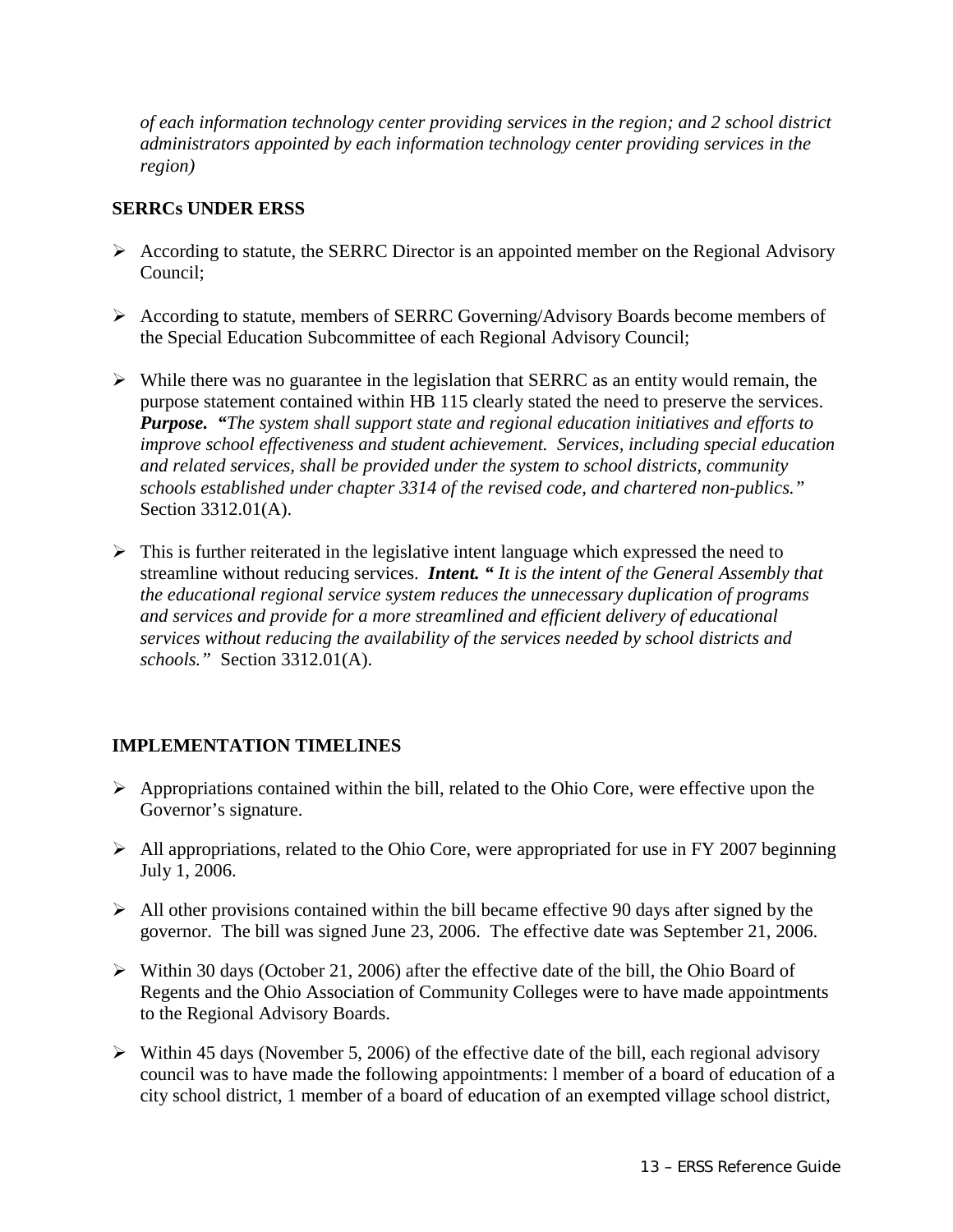1 local district board member, 1 member of an ESC governing board member, 1 superintendent of a city, EV, or local school district, 1 JVS superintendent, 1 representative of business, 1 ed tech center employee, 1 classroom teacher.

- Each advisory council and the Ohio Education Association and the Ohio Federation of Teachers were to make the appointments to the advisory council subcommittees required by division (B) of section 3312.05 within sixty days after the effective date of this section or November 20, 2006. (Section 4(B)).
- $\triangleright$  Appointments to the State Regional Alliance Advisory Board were to have been made within 60 days after the effective date of the bill or November 20, 2006.
- $\triangleright$  ODE was charged with selecting fiscal agents for each region no later than January 31, 2007.
- $\triangleright$  The Ohio Education Regional Service System became operational effective July 1, 2007 subject to appropriations of the Ohio General Assembly.
- $\triangleright$  Not later than July 1, 2007, the state board of education was to have developed a process, with stakeholder feedback, by which a school district may elect to transfer to a region other than the region to which the district was originally assigned.
	- o The ability to transfer regions will sunset after June 30, 2009 (RC 3312.02 (C))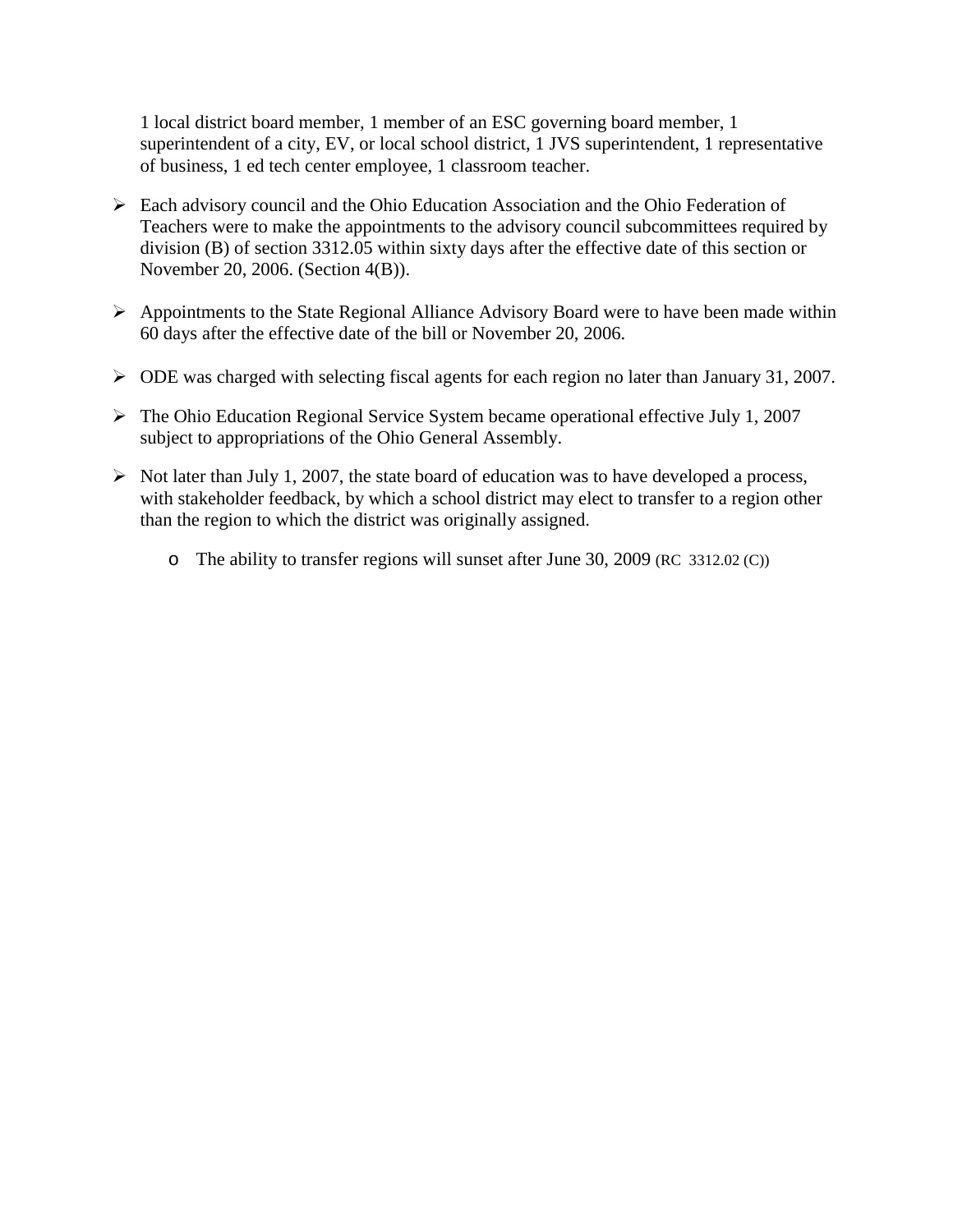#### **APPENDICES**

- **Dhio Revised Code Chapter 3312**
- Diagram 1: ERSS Structure
- **Diagram 2: Communication/Feedback Within the System**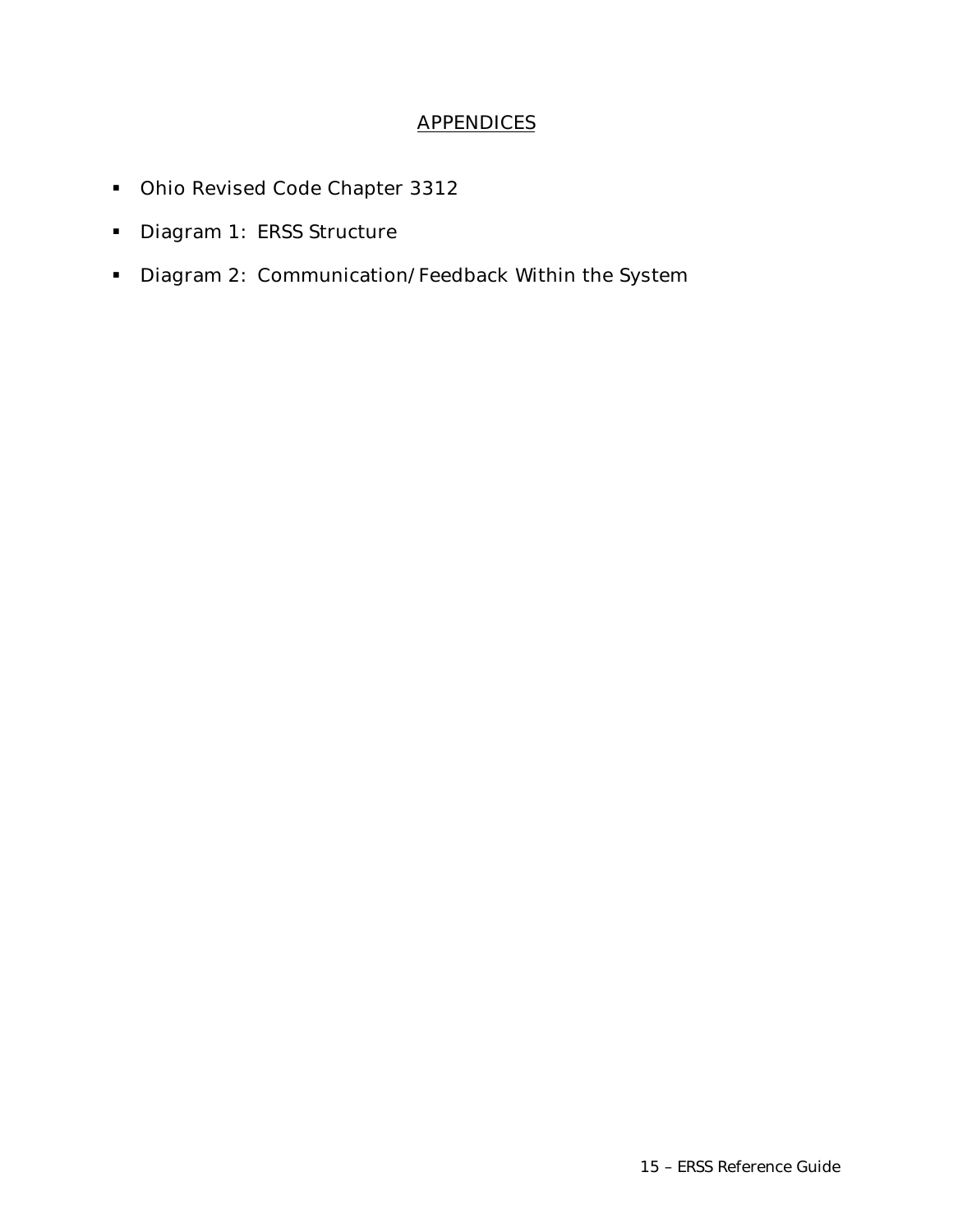## **CHAPTER 3312: EDUCATIONAL REGIONAL SERVICE SYSTEM**

#### **3312.01 Educational regional service system created.**

(A) The educational regional service system is hereby established. The system shall support state and regional education initiatives and efforts to improve school effectiveness and student achievement. Services, including special education and related services, shall be provided under the system to school districts, community schools established under Chapter 3314. of the Revised Code, and chartered nonpublic schools.

It is the intent of the general assembly that the educational regional service system reduce the unnecessary duplication of programs and services and provide for a more streamlined and efficient delivery of educational services without reducing the availability of the services needed by school districts and schools.

(B) The educational regional service system shall consist of the following:

(1) The state regional alliance advisory board established under section 3312.11 of the Revised Code;

(2) The advisory councils and subcommittees established under sections 3312.03 and 3312.05 of the Revised Code;

(3) A fiscal agent for each of the regions as configured under section 3312.02 of the Revised Code;

(4) Educational service centers, information technology centers established under section 3301.075 of the Revised Code, and other regional education service providers.

(C) Educational service centers shall provide the services that they are specifically required to provide by the Revised Code and may enter into agreements pursuant to section 3313.843, 3313.844, or 3313.845 of the Revised Code for the provision of other services, which may include any of the following:

(1) Assistance in improving student performance;

(2) Services to enable a school district or school to operate more efficiently or economically;

(3) Professional development for teachers or administrators;

(4) Assistance in the recruitment and retention of teachers and administrators;

(5) Any other educational, administrative, or operational services.

In addition to implementing state and regional education initiatives and school improvement efforts under the educational regional service system, educational service centers shall implement state or federally funded initiatives assigned to the service centers by the general assembly or the department of education.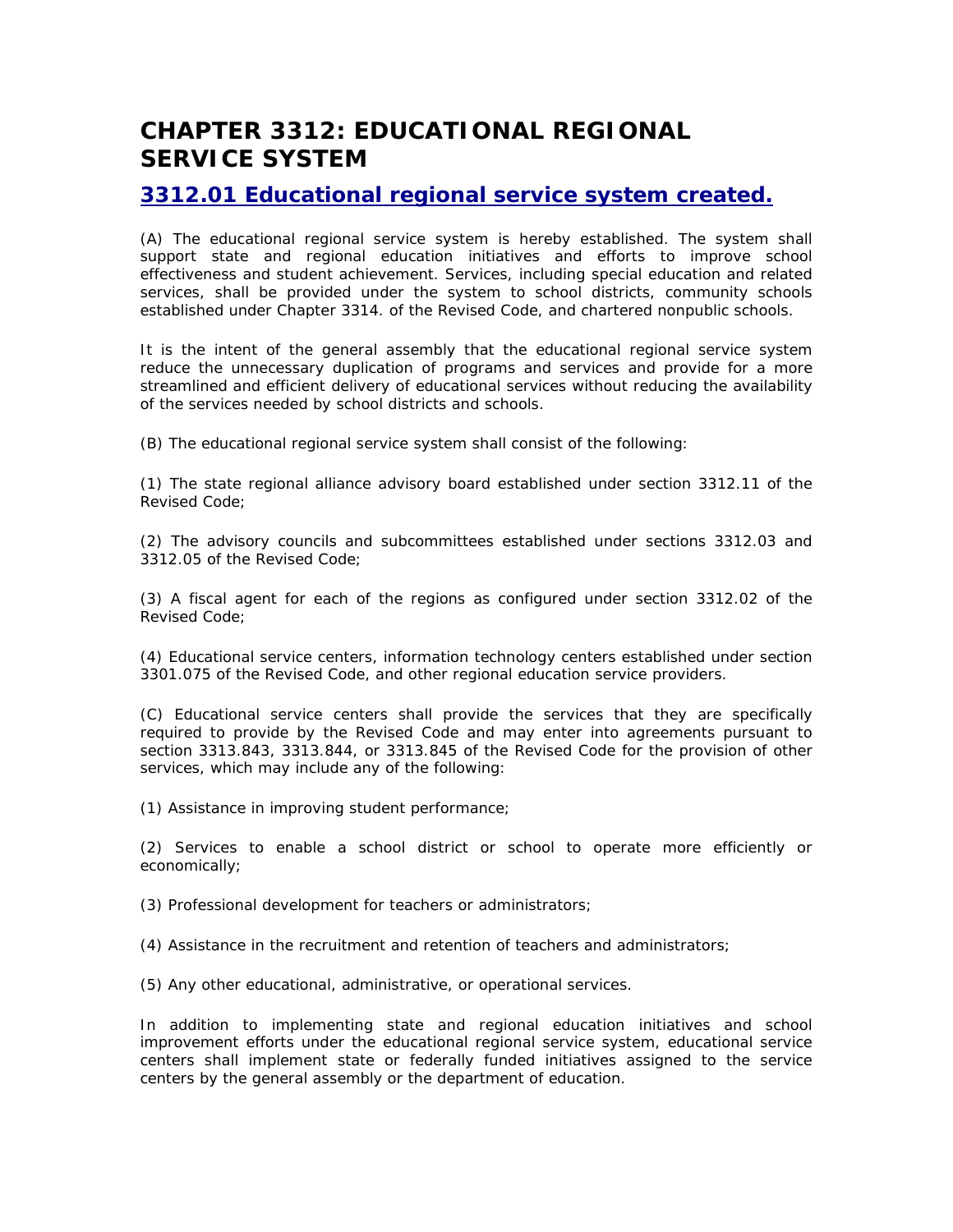Any educational service center selected to be a fiscal agent for its region pursuant to section 3312.07 of the Revised Code shall continue to operate as an educational service center for the part of the region that comprises its territory.

(D) Information technology centers may enter into agreements for the provision of services pursuant to section 3312.10 of the Revised Code.

(E) No school district, community school, or chartered nonpublic school shall be required to purchase services from an educational service center or information technology center in the region in which the district or school is located, except that a local school district shall receive any services required by the Revised Code to be provided by an educational service center to the local school districts in its territory from the educational service center in whose territory the district is located.

Effective Date: 09-28-2006; 03-30-2007

#### **3312.02 Educational regional service system regions.**

(A) There shall be the following sixteen regions in the educational regional service system:

(1) Region one shall consist of the territory contained in Defiance, Fulton, Hancock, Henry, Lucas, Ottawa, Paulding, Putnam, Sandusky, Seneca, Van Wert, Williams, and Wood counties.

(2) Region two shall consist of the territory contained in Erie, Huron, and Lorain counties.

(3) Region three shall consist of the territory contained in Cuyahoga county.

(4) Region four shall consist of the territory contained in Geauga and Lake counties.

(5) Region five shall consist of the territory contained in Ashtabula, Mahoning, and Trumbull counties.

(6) Region six shall consist of the territory contained in Allen, Auglaize, Champaign, Hardin, Logan, Mercer, and Shelby counties.

(7) Region seven shall consist of the territory contained in Ashland, Crawford, Knox, Marion, Morrow, Richland, and Wyandot counties.

(8) Region eight shall consist of the territory contained in Medina, Portage, and Summit counties.

(9) Region nine shall consist of the territory contained in Columbiana, Stark, and Wayne counties.

(10) Region ten shall consist of the territory contained in Clark, Darke, Greene, Miami, Montgomery, and Preble counties.

(11) Region eleven shall consist of the territory contained in Delaware, Fairfield, Franklin, Licking, Madison, Pickaway, and Union counties.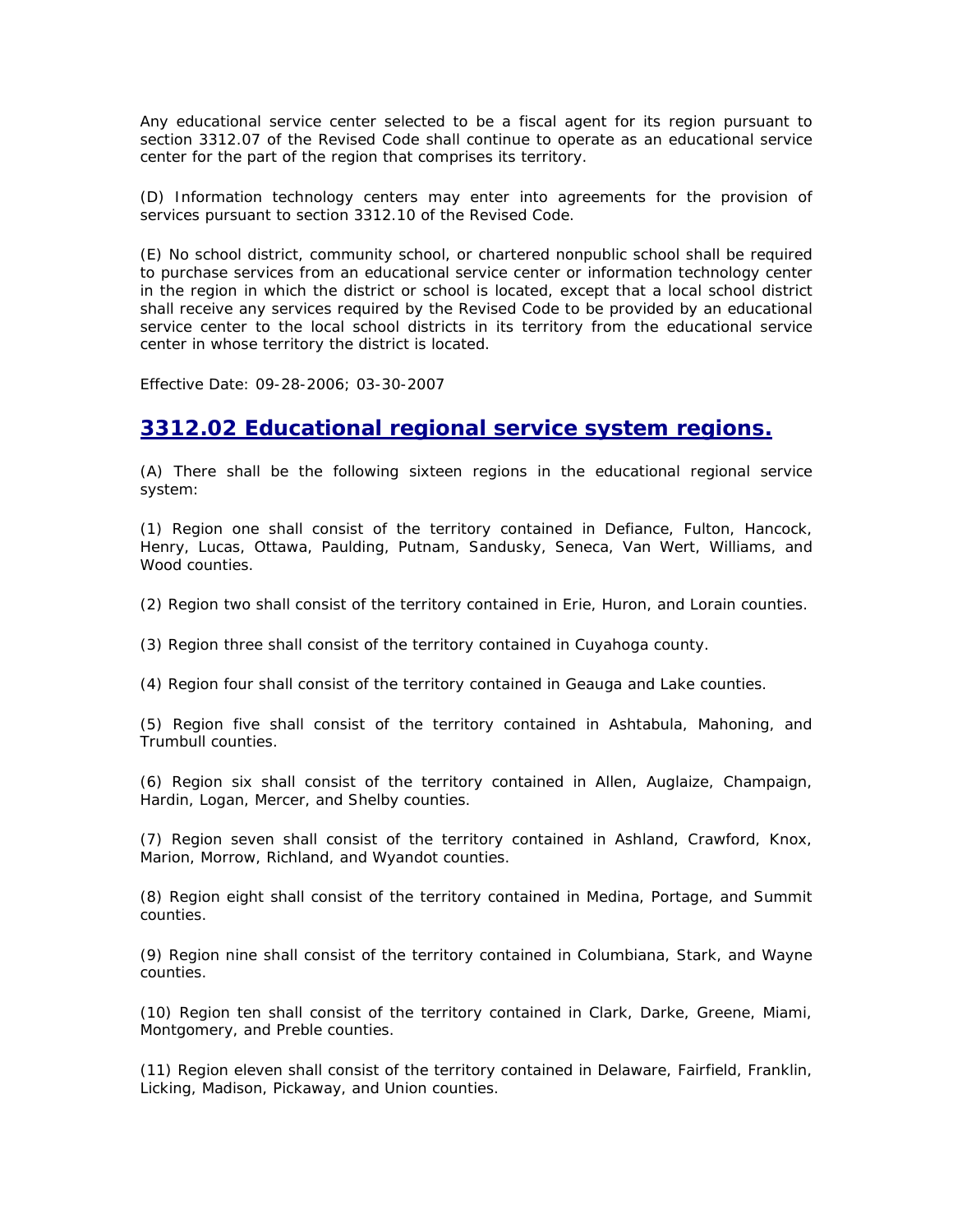(12) Region twelve shall consist of the territory contained in Belmont, Carroll, Coshocton, Guernsey, Harrison, Holmes, Jefferson, Muskingum, Noble, and Tuscarawas counties.

(13) Region thirteen shall consist of the territory contained in Butler, Clermont, Hamilton, and Warren counties.

(14) Region fourteen shall consist of the territory contained in Adams, Brown, Clinton, Fayette, and Highland counties.

(15) Region fifteen shall consist of the territory contained in Lawrence, Pike, Ross, and Scioto counties.

(16) Region sixteen shall consist of the territory contained in Athens, Gallia, Hocking, Jackson, Meigs, Monroe, Morgan, Perry, Vinton, and Washington counties.

(B) Not later than July 1, 2007, the state board of education shall adopt rules establishing a process whereby a school district may elect to transfer to a region other than the region to which the district is assigned by this section. The state board shall consult with school districts and regional service providers in developing the process. No school district shall be permitted to transfer to a different region under this division after June 30, 2009.

Effective Date: 09-28-2006; 03-30-2007

#### **3312.03 Regional advisory councils.**

(A) Each region of the educational regional service system shall have an advisory council. Except as provided in division (F) of this section, each advisory council shall consist of the following members and the members appointed under division (B) of this section:

(1) The superintendent of each educational service center that has territory in the region;

(2) The director of the special education regional resource center in the region;

(3) The superintendent of the school district in the region with the smallest student population;

(4) The superintendent of the school district in the region with the largest student population;

(5) The director, or the director's designee, of each information technology center providing services in the region;

(6) One representative of a four-year institution of higher education located in the region, or in an adjacent region if there is no such institution, appointed by the Ohio board of regents;

(7) One representative of a two-year institution of higher education located in the region, or in an adjacent region if there is no such institution, appointed by the Ohio association of community colleges;

(8) The treasurer of the fiscal agent for the region.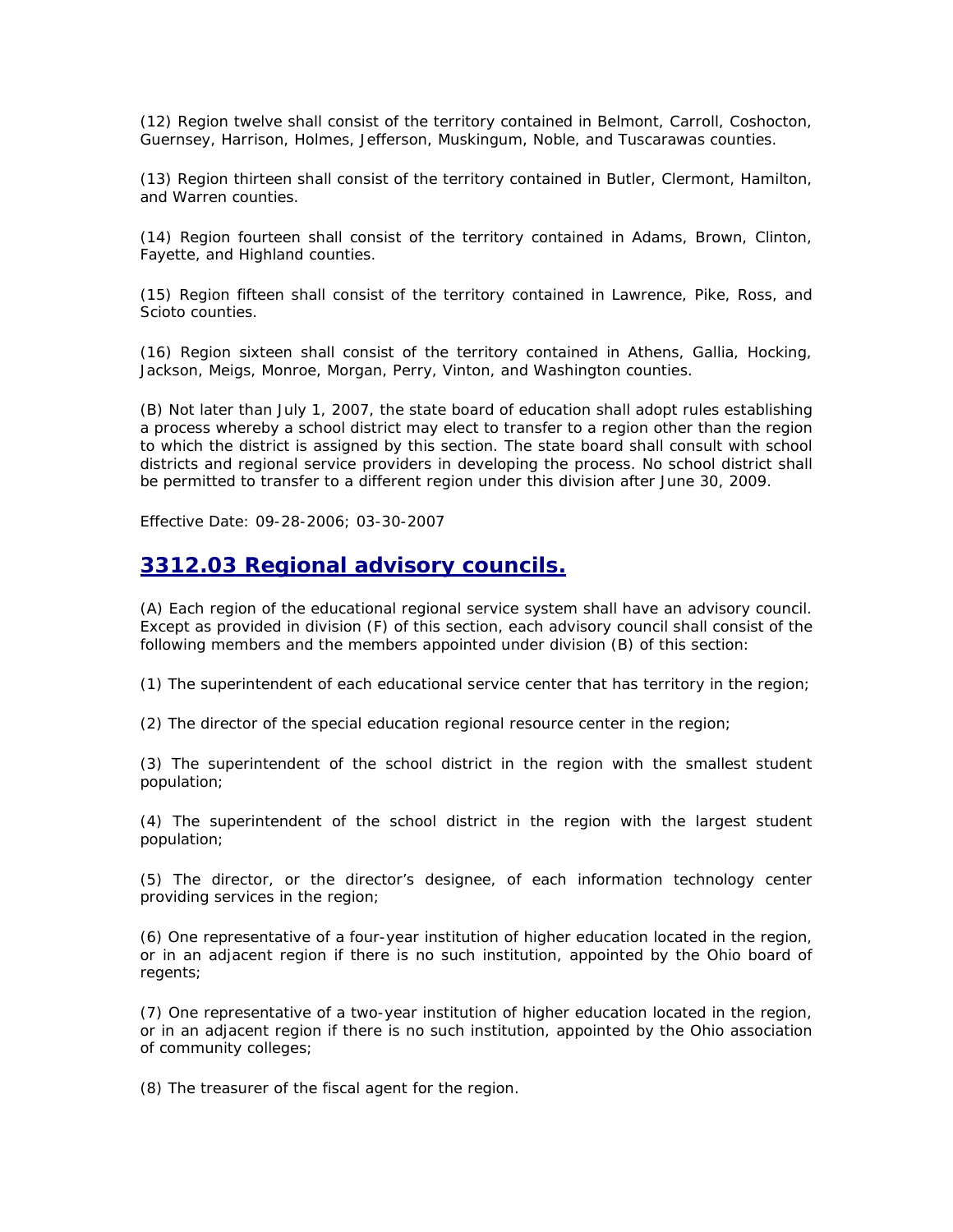(B) The members of the advisory council listed in division (A) of this section, upon a majority vote, shall appoint the following members to serve on the council:

(1) One member of the board of education of a city school district in the region;

(2) One member of the board of education of an exempted village school district in the region;

(3) One member of the board of education of a local school district in the region;

(4) One member of the governing board of an educational service center in the region;

(5) One superintendent of a city, exempted village, or local school district in the region;

(6) One superintendent of a joint vocational school district in the region;

(7) One representative of business;

(8) One employee of each education technology center that provides services in the region;

(9) One classroom teacher.

(C) Each advisory council annually shall elect a chairperson and vice-chairperson from among its members.

(D) For two years after its initial meeting, each advisory council shall hold regular meetings at least four times each year to conduct council business and may hold other meetings at the call of the chairperson. Subsequently, all meetings shall be called by the chairperson.

(E) Advisory council members shall receive no compensation for their services.

(F) Any advisory council may increase its membership beyond the members required by divisions (A) and (B) of this section by adopting a resolution specifying the number of additional members, their manner of appointment, and any eligibility criteria for appointment.

Effective Date: 09-28-2006; 03-30-2007

#### **3312.04 Duties of regional advisory councils.**

The advisory council of each region of the educational regional service system shall do all of the following:

(A) Identify regional needs and priorities for educational services to inform the department of education in the development of the performance contracts entered into by the fiscal agent of the region under section 3312.08 of the Revised Code;

(B) Develop policies to coordinate the delivery of services to school districts, community schools, and chartered nonpublic schools in a manner that responds to regional needs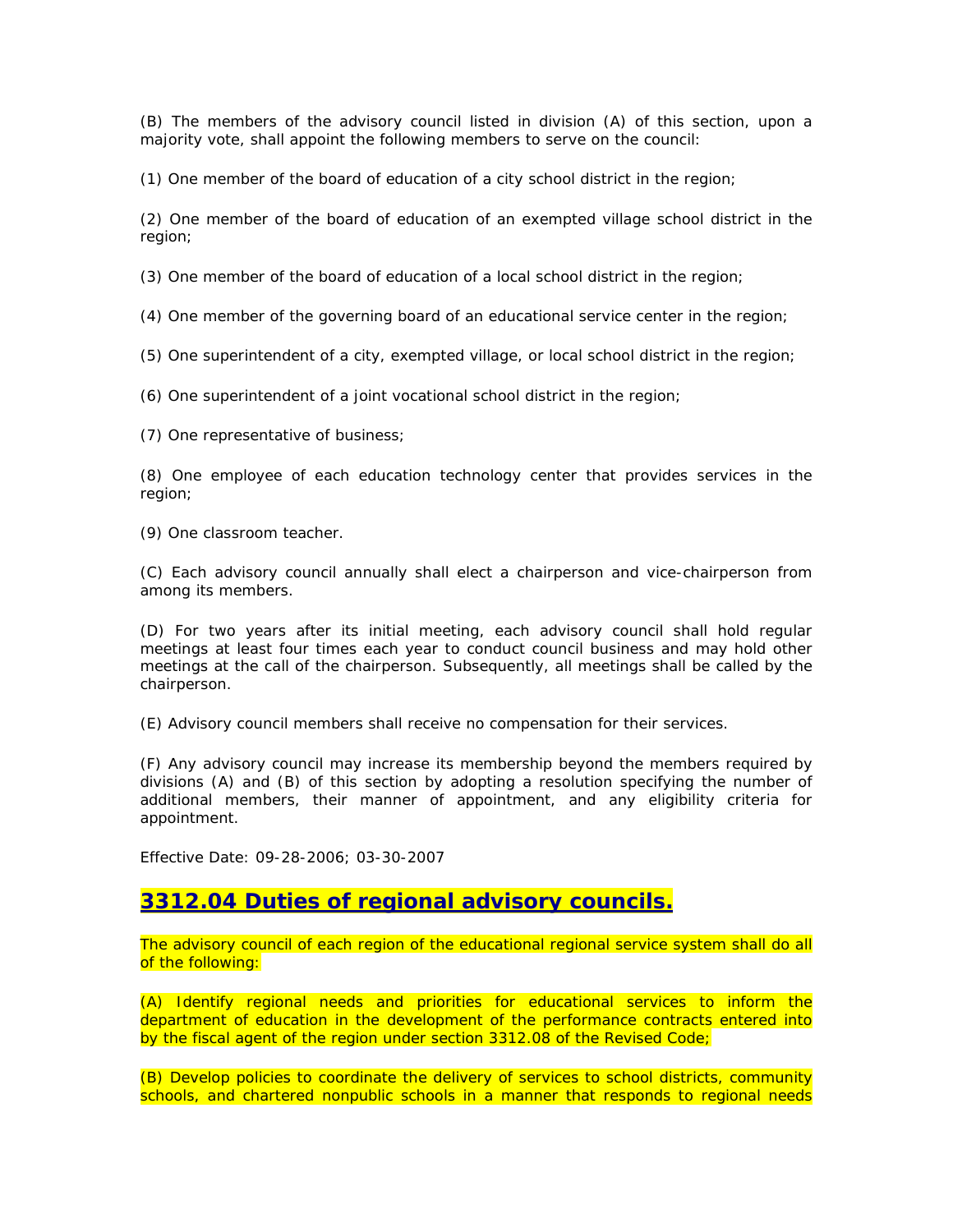and priorities. Such policies shall not supersede any requirement of a performance contract entered into by the fiscal agent of the region under section 3312.08 of the Revised Code.

(C) Make recommendations to the fiscal agent for the region regarding the expenditure of funds available to the region for implementation of state and regional education initiatives and school improvement efforts;

(D) Monitor implementation of state and regional education initiatives and school improvement efforts by educational service centers, information technology centers, and other regional service providers to ensure that the terms of the performance contracts entered into by the fiscal agent for the region under section 3312.08 of the Revised Code are being met;

(E) Establish an accountability system to evaluate the advisory council on its performance of the duties described in divisions (A) to (D) of this section.

#### Effective Date: 09-28-2006; 03-30-2007

#### **3312.05 Subcommittees of regional councils.**

(A) The advisory council of each region of the educational regional service system shall establish the following specialized subcommittees of the council:

(1) A school improvement subcommittee, which shall include one classroom teacher appointed jointly by the Ohio education association and the Ohio federation of teachers and representatives of community schools and education personnel with expertise in the area of school improvement;

(2) An education technology subcommittee, which shall include classroom teachers or curriculum coordinators, parents, elementary and secondary school principals, representatives of chartered nonpublic schools, representatives of information technology centers, representatives of business, and representatives of two-year and four-year institutions of higher education;

(3) A professional development subcommittee, which shall include classroom teachers, principals, school district superintendents, curriculum coordinators, representatives of chartered nonpublic schools, and representatives of two-year and four-year institutions of higher education;

(4) A special education subcommittee, which shall consist of one classroom teacher appointed jointly by the Ohio education association and the Ohio federation of teachers and the members of the governing board of the special education regional resource center in the region;

(5) An information technology center subcommittee, which shall consist of one classroom teacher appointed jointly by the Ohio education association and the Ohio federation of teachers ; the administrator, or the administrator's designee, of each information technology center providing services in the region; and two school district administrators appointed by each information technology center providing services in the region.

(B) The advisory council shall appoint persons who reside or practice their occupations in the region to serve on the subcommittees established under divisions  $(A)(1)$  to  $(3)$  of this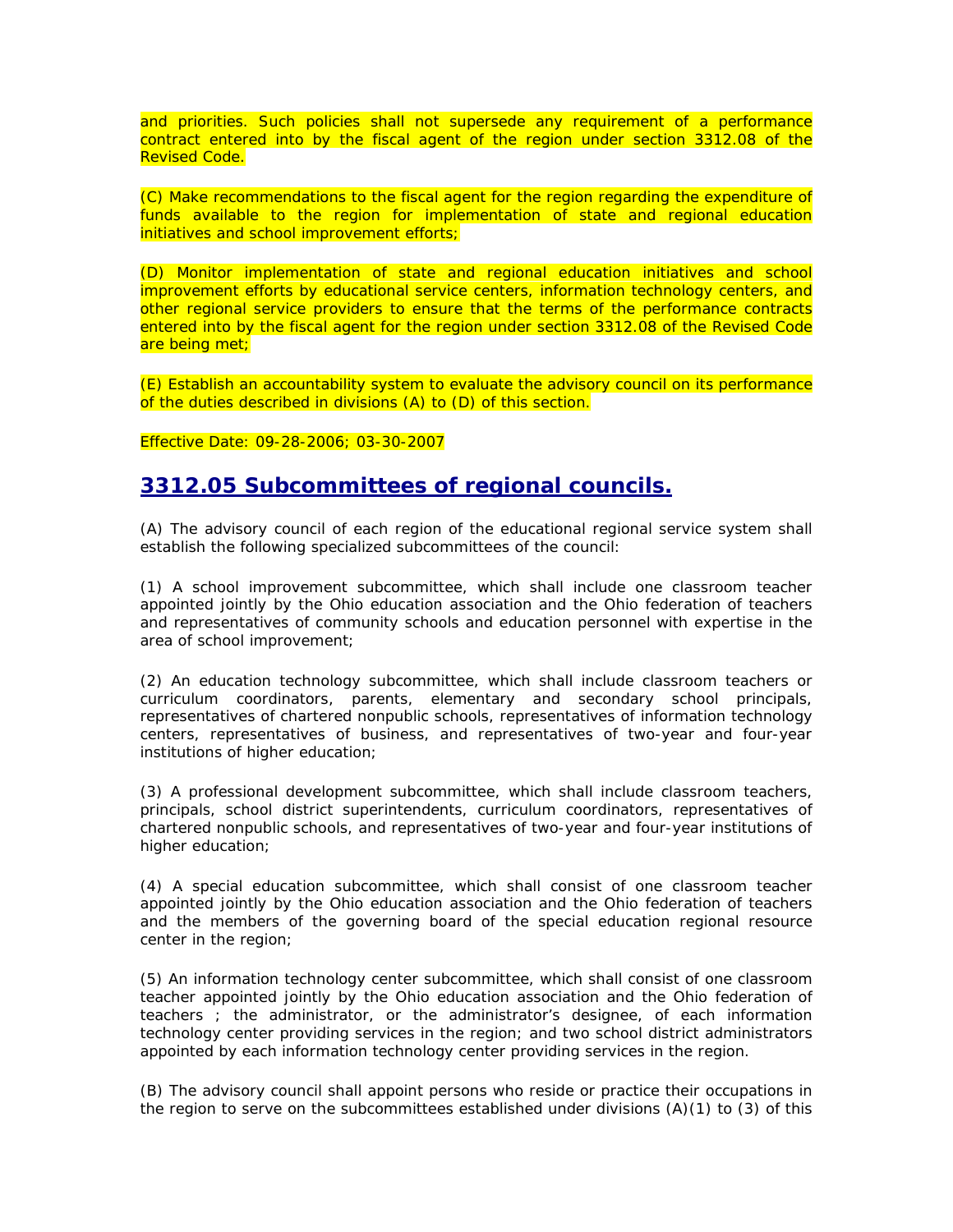section. If the advisory council is unable to appoint such a person to a subcommittee, the council shall appoint a similarly situated person from an adjacent region.

(C) An advisory council may establish additional subcommittees as needed to address topics of interest to the council. Members of any additional subcommittee shall be appointed by the advisory council and shall include a diverse range of classroom teachers and other education personnel with expertise in the topic addressed by the subcommittee and representatives of individuals or groups with an interest in the topic.

(D) Any member of an advisory council may participate in the deliberations of any subcommittee established by the council.

Effective Date: 09-28-2006; 03-30-2007

#### **3312.06 Recommendations of regional council subcommittees.**

Each advisory council subcommittee established under section 3312.05 of the Revised Code shall make recommendations to the advisory council regarding the implementation of state and regional education initiatives and school improvement efforts in the subcommittee's area of specialization. The recommendations may include strategies to tailor state education initiatives to regional needs and priorities or to maximize funds available to the region for the provision of services in the subcommittee's area of specialization.

Effective Date: 09-28-2006

### **3312.07 Selection of fiscal agent for region.**

(A) Not later than January 31, 2007, the department of education shall select a school district or educational service center in each region of the educational regional service system to be the fiscal agent for the region. For this purpose, the department shall issue a request for proposals from districts and service centers interested in being a fiscal agent. The department shall select each fiscal agent based upon the following criteria:

(1) Capability to serve as a fiscal agent as demonstrated by a satisfactory audit record and prior experience serving as a fiscal agent;

(2) Adequate capacity in terms of facilities, personnel, and other relevant resources;

(3) Evidence that the school district's or educational service center's role as a fiscal agent would result in minimal disruption to its responsibilities as a district or service center;

(4) Demonstrated intent to limit the aggregate fees for administering a performance contract entered into under section 3312.08 of the Revised Code to not more than seven per cent of the value of the contract.

(B) If no school district or educational service center in a region responds to the request for proposals issued by the department, the department shall select a district or service center in the region that meets the criteria in division (A) of this section to be the fiscal agent for the region.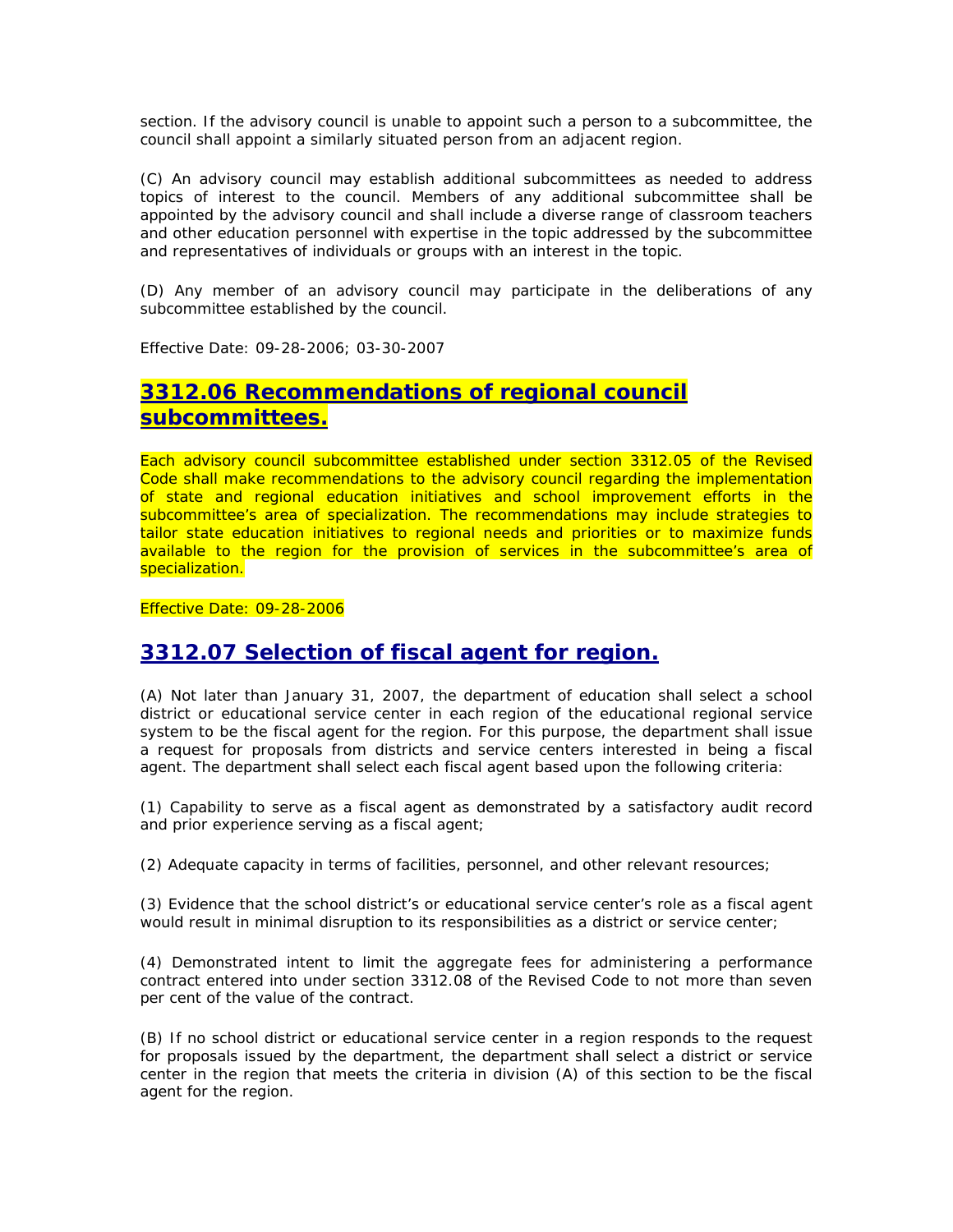Effective Date: 09-28-2006

#### **3312.08 Duties of regional fiscal agent - performance contracts.**

Each fiscal agent selected by the department of education pursuant to section 3312.07 of the Revised Code shall do all of the following:

(A) Enter into performance contracts with the department in accordance with section 3312.09 of the Revised Code for the implementation of state and regional education initiatives and school improvement efforts;

(B) Receive federal and state funds, including federal funds for the provision of special education and related services, as specified in the performance contracts, and disburse those funds as specified in the performance contracts to educational service centers, information technology centers, and other regional service providers. However, any funds owed to an educational service center under section 3317.11 of the Revised Code shall be paid directly to the service center by the department in accordance with that section and any operating funds appropriated for an information technology center shall be paid directly to the information technology center by the department pursuant to section 3301.075 of the Revised Code.

(C) Implement any expenditure of funds recommended by the advisory council for the region pursuant to section 3312.04 of the Revised Code or required by the terms of any performance contract, unless there are insufficient funds available to the region to pay for the expenditure or the expenditure violates a provision of the Revised Code, a rule of the state board of education regarding such expenditure, or the terms of a performance contract;

(D) Exercise fiscal oversight of the implementation of state and regional education initiatives and school improvement efforts.

Effective Date: 09-28-2006; 03-30-2007

### **3312.09 Contents of performance contracts - internet posting of evaluations.**

(A) Each performance contract entered into by the department of education and the fiscal agent of a region for implementation of a state or regional education initiative or school improvement effort shall include the following:

(1) An explanation of how the regional needs and priorities for educational services have been identified by the advisory council of the region, the advisory council's subcommittees, and the department;

(2) A definition of the services to be provided to school districts, community schools, and chartered nonpublic schools in the region, including any services provided pursuant to division (A) of section 3302.04 of the Revised Code;

(3) Expected outcomes from the provision of the services defined in the contract;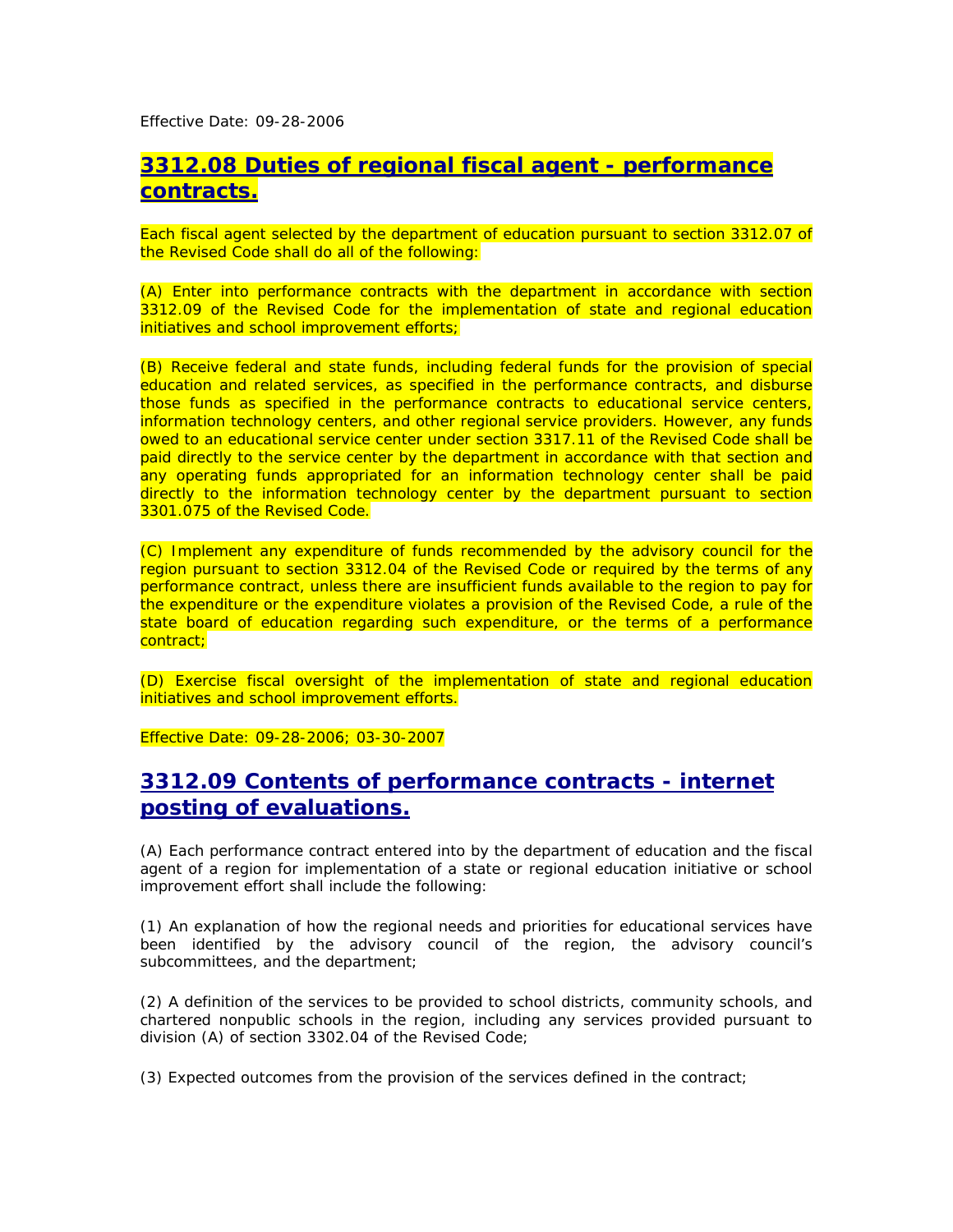(4) The method the department will use to evaluate whether the expected outcomes have been achieved;

(5) A requirement that the fiscal agent develop and implement a corrective action plan if the results of the evaluation are unsatisfactory;

(6) Data reporting requirements;

(7) The aggregate fees to be charged by the fiscal agent and any entity with which it subcontracts to cover personnel and program costs associated with administering the contract, which fees shall be subject to controlling board approval if in excess of four per cent of the value of the contract;

(8) A requirement that a member of the advisory council in the region be a member of the state regional alliance advisory board established under section 3312.11 of the Revised Code.

(B) Upon completion of each evaluation described in a performance contract, the department shall post the results of that evaluation on its web site.

Effective Date: 09-28-2006; 03-30-2007

#### **3312.10 Agreement with data acquisition site.**

The board of education of a city, exempted village, or local school district or the governing authority of a community school may enter into an agreement, through the adoption of identical resolutions, with the governing authority of an information technology center, under which the information technology center will provide services to the school district or community school. Services provided under the agreement and the amount to be paid for such services shall be mutually agreed to by the parties to the agreement, and shall be specified in the agreement. Payment for services specified in the agreement shall be the sole responsibility of the board of education or community school governing authority and shall be made directly to the information technology center providing the services.

Effective Date: 09-28-2006; 03-30-2007

#### **3312.11 State regional alliance advisory board.**

(A) The state regional alliance advisory board is hereby created. The board shall consist of the following members:

(1) One member of the advisory council of each region of the educational regional service system, appointed by the council;

(2) One member of the state board of education, appointed by the state board;

(3) One representative of four-year institutions of higher education, appointed by the Ohio board of regents;

(4) One representative of two-year institutions of higher education, appointed by the Ohio association of community colleges;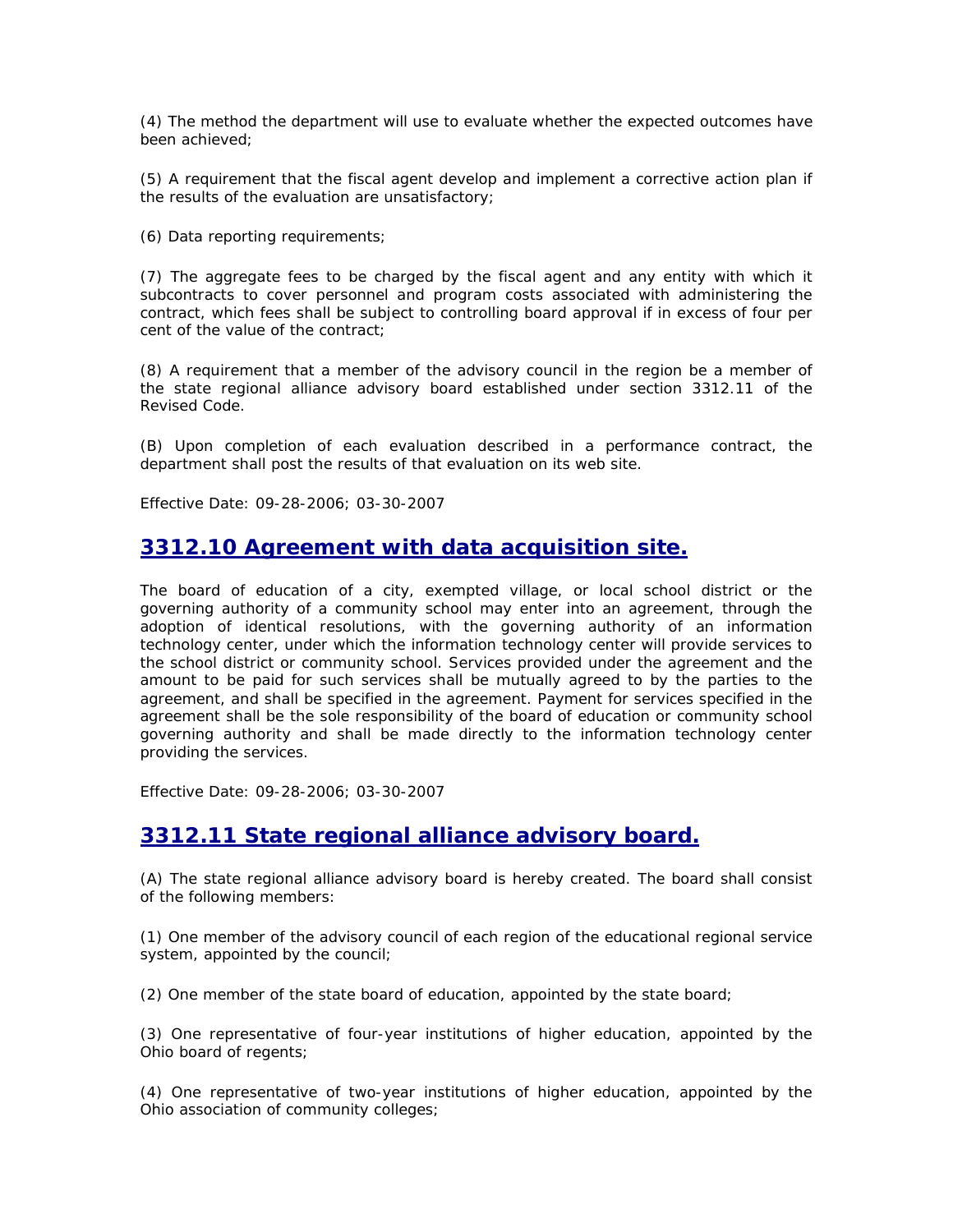(5) One representative of the department of education, appointed by the superintendent of public instruction;

(6) One representative of the governor, appointed by the governor;

(7) One classroom teacher, appointed jointly by the Ohio education association and the Ohio federation of teachers;

(8) One parent, appointed by the Ohio parent teacher association;

(9) One representative of business, appointed by the Ohio chamber of commerce;

(10) One representative of the buckeye association of school administrators, appointed by the association;

(11) One representative of the Ohio educational service center association, appointed by the association;

(12) One representative of the Ohio school boards association, appointed by the association;

(13) One school administrator, appointed jointly by the Ohio association of elementary school administrators and the Ohio association of secondary school administrators;

(14) One representative of the Ohio association of school business officials, appointed by the association.

The superintendent of public instruction and the chairpersons and ranking minority members of the education committees of the senate and house of representatives, or their designees, shall be ex officio, nonvoting members of the board.

(B) All appointed members of the board shall serve at the pleasure of their appointing authorities.

(C) Members shall receive no compensation for their services.

(D) The superintendent of public instruction, or the superintendent's designee, shall be the chairperson of the board. For two years after its initial meeting, the board shall meet at least four times each year to conduct board business and may hold other meetings at the call of the chairperson. Subsequently, meetings shall be held at the call of the chairperson or at the request of at least one-third of the board's members.

Effective Date: 09-28-2006; 03-30-2007

#### **3312.12 Duties of regional alliance advisory board.**

The state regional alliance advisory board shall do all of the following:

(A) Identify issues concerning the operation of the educational regional service system that may require action by the state board of education or the department of education;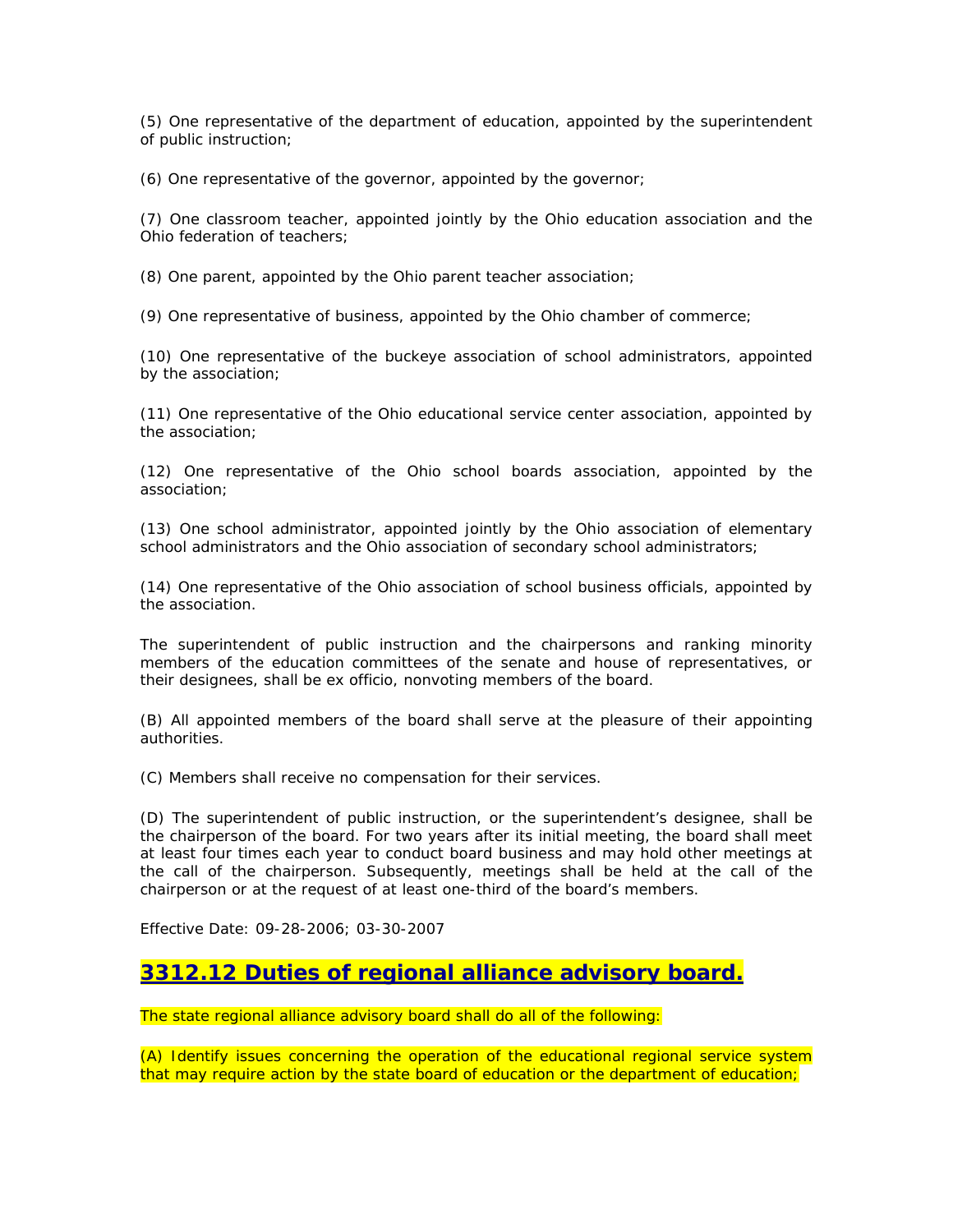(B) Promote communication and coordination among the state board, the department, fiscal agents, advisory councils, and users of the educational regional service system regarding issues affecting the operation of the system and statewide education initiatives;

(C) Make recommendations regarding quality standards for the delivery of services to school districts and schools through the educational regional service system. Copies of the recommendations shall be provided to the department and the advisory councils.

(D) Establish an accountability system to evaluate the board on its performance of the duties described in divisions (A) to (C) of this section.

Effective Date: 09-28-2006

#### **3312.13 Department to consider regional needs in allocating funds.**

The department of education shall consider the following when entering into performance contracts with the fiscal agent of each region of the educational regional service system and when allocating funds for the implementation of statewide education initiatives by regional service providers;

(A) The unique needs and circumstances of the region;

(B) The regional needs and priorities for educational services identified by the advisory council for the region;

(C) Any services that will be provided to school districts and schools within the region pursuant to division (A) of section 3302.04 of the Revised Code.

Effective Date: 09-28-2006; 03-30-2007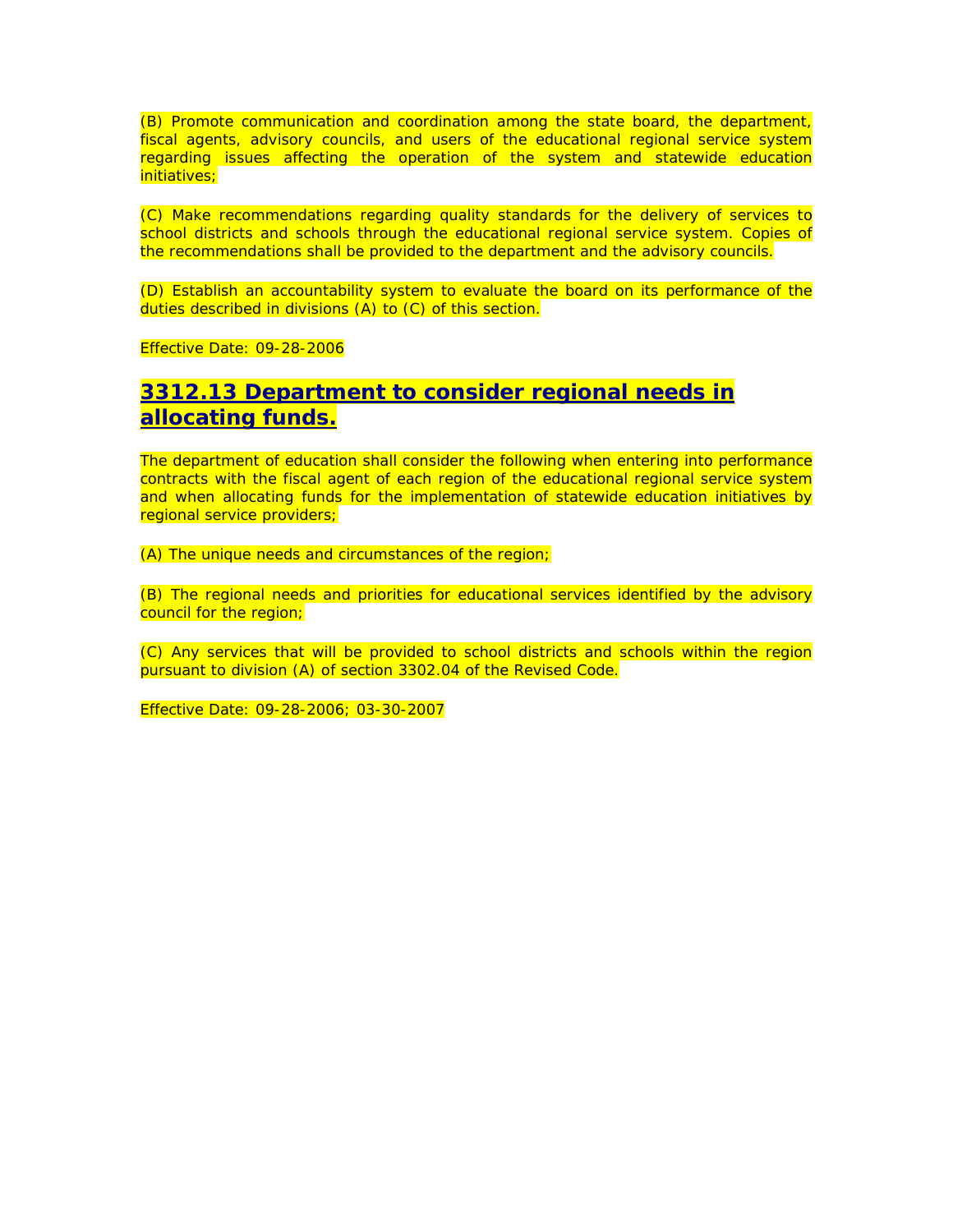